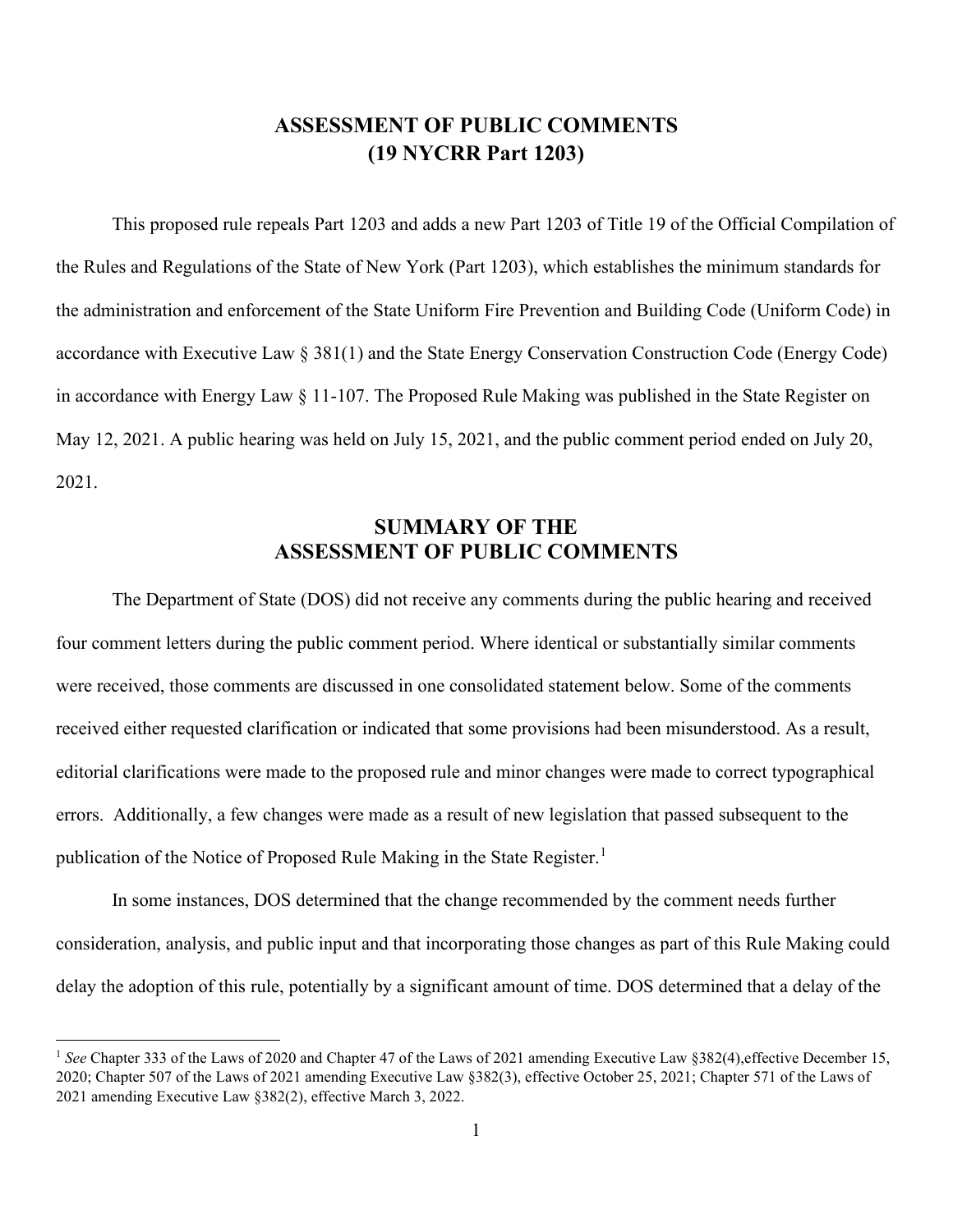other important proposed changes provided by this Rule Making would unnecessarily delay the proper enforcement of the Uniform Code and Energy Code, including the necessary coordination with the updates to those codes that went into effect on May 12, 2020. Although the changes recommended by those comments have not been incorporated into the rule now being adopted, DOS and where appropriate, the State Fire Prevention and Building Code Council (Code Council), will continue to evaluate the recommendations and may consider them as part of future proposed rule makings. The comments received are described below in greater detail.

## **ASSESSMENT OF PUBLIC COMMENTS**

**COMMENT #1:** A comment was received requesting the rule replace the word "regulation" with the word "means" under §1203.3 so that a program for administration and enforcement could provide for the required features through "local law, ordinance, or appropriate means" rather than through "local law, ordinance, or appropriate regulation." According to the commenter, "appropriate means," as it is written in the rule currently in effect, gives an authority having jurisdiction (AHJ) the flexibility to administer and enforce the Uniform Code and Energy Code through "departmental policy, […] procedure, or rule" without requiring that a local governing body take action. The comment indicated that public input would not provide any value to the local adoption process since the provisions contained in this rule are mandatory and opportunity for public comment has already been provided through this Rule Making.

**RESPONSE TO COMMENT #1:** This comment was proposed during the Notice of Rule in Development. As previously explained in the Regulatory Impact Statement included in the Notice of Proposed Rule Making (RIS), while DOS understands the desire for flexibility and speed of implementation, a departmental policy or similar procedure to establish a code enforcement program in compliance with Part 1203, as an alternative to establishing a code enforcement program through local law, ordinance, or regulation does not afford constituents "…opportunity for public input. Additionally, this alternative may also produce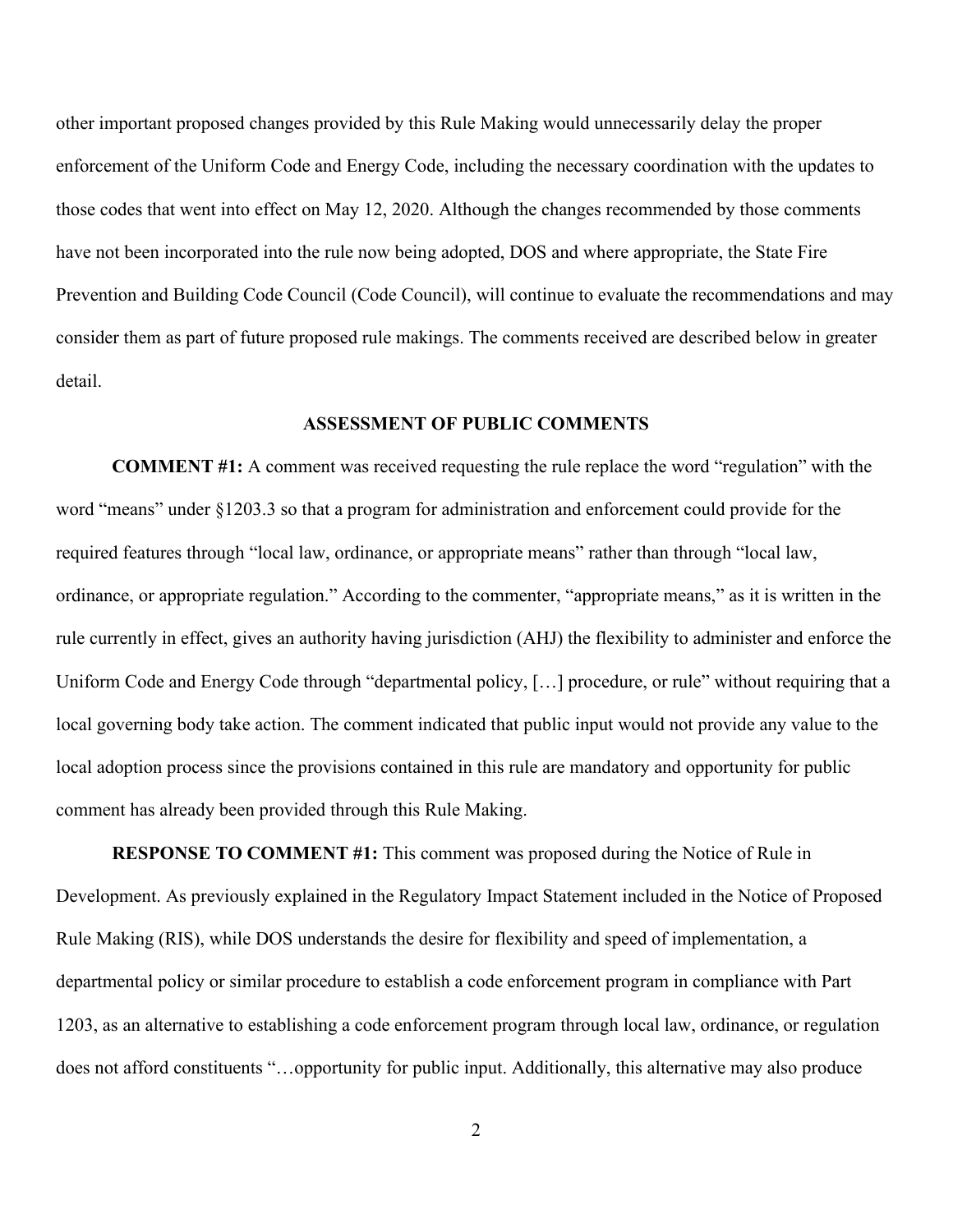unenforceable documents that are not produced in accordance with the powers available to the AHJs by the State Legislature."

As identified in §1203.3, which requires a code enforcement program to be established, the features required by §1203.3 are the minimum features. Through the same local law, ordinance, or appropriate regulation, a municipality could provide for more stringent features. If this was permitted to be a departmental policy or another unenforceable document that was not produced in accordance with the powers available to the AHJs by the State Legislature, then those additional features would not have gone through any public input. Based on the lack of public input at the local level and the enforceability concerns, no change to the rule was made as a result of this comment.

**COMMENT #2:** A comment was received recommending that references to other portions of the rule use a general reference such as "1203.3 (g)(1)" rather than "subparagraphs (i) through (vii) of paragraph (1) of this subdivision."

**RESPONSE TO COMMENT #2:** In response to this comment, references have been simplified throughout for conciseness, where appropriate.

**COMMENT #3:** A comment proposed maintaining consistency in the use of the words "public" and "people of the State" within §1203.2 (d). Another comment suggested that the words "assuring a continuing supply of energy for future generations" in the same Subdivision would place an undue burden on AHJs.

**RESPONSE TO COMMENT #3:** A change was made to the Subdivision to maintain consistency with the original language found in Executive Law. The language pertaining to the enforcement of the Energy Code was also modified to specifically reference the Energy Law.

**COMMENT #4:** Three comments indicated that clarification was needed regarding the impact of the qualification requirements of Part 1208 on electrical inspectors.

3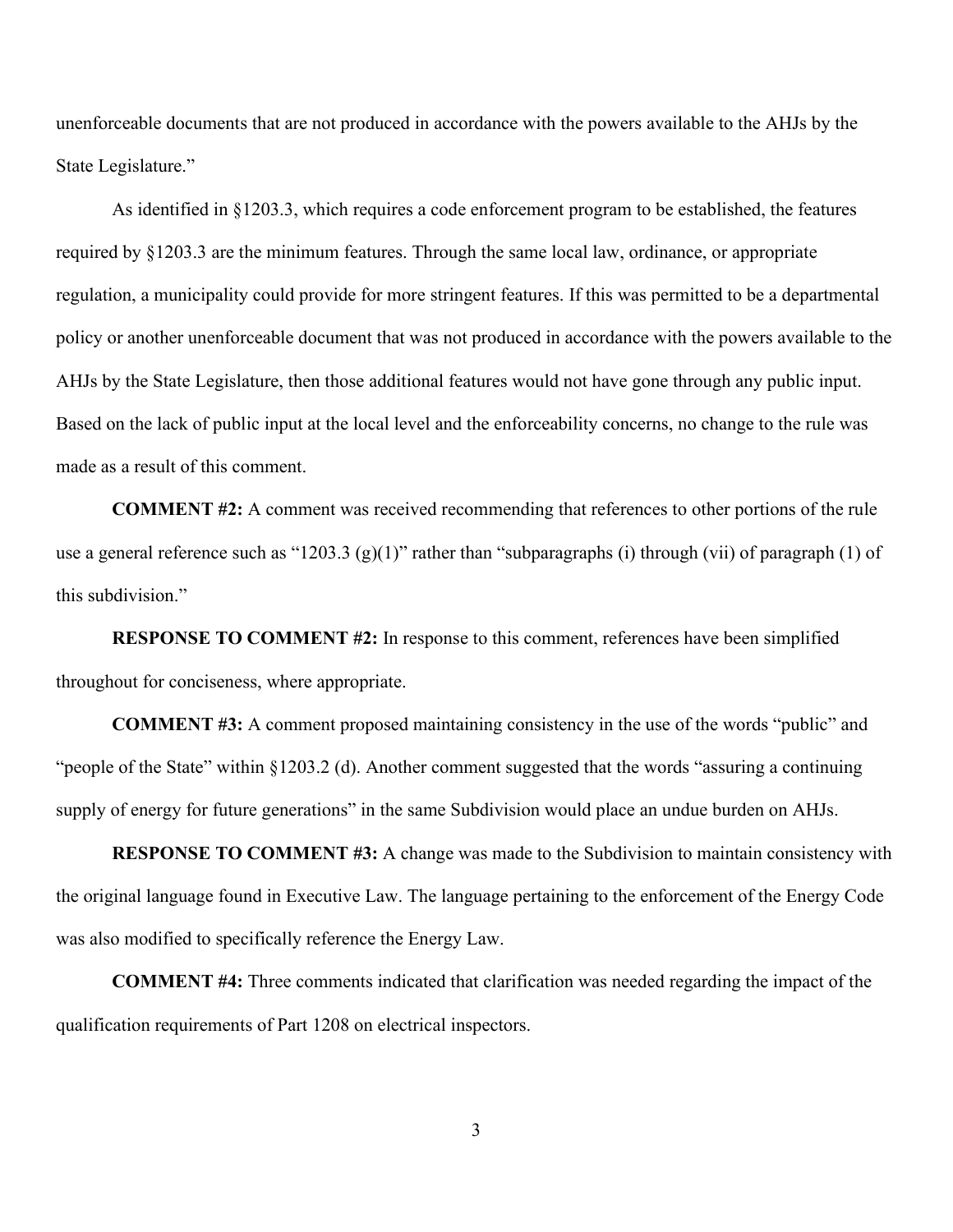**RESPONSE TO COMMENT #4:** The qualification requirements in accordance with Part 1208 apply to persons rendering contracted-for services on behalf of the AHJ who perform activities consistent with the definition of "enforcement activity," and that would customarily be performed by "building safety inspectors" or "code enforcement officials," as those terms are defined in Part 1208, and the authority to perform those activities is regulated by Part 1208.

The qualification requirement in accordance with Part 1208 does not apply to special inspections as defined in the Uniform Code, including but not limited to, electrical inspections, elevator inspections, welding inspections, and smoke control system inspections, or to design and construction professionals rendering services on behalf of the owner or applicant. The qualifications of inspectors performing third-party services and special inspections are subject to the approval of the AHJ and required to be in accordance with the provisions of the Uniform Code, where applicable. Regardless of who performs an inspection, a building safety inspector or code enforcement official may rely upon the documents produced as a result to help perform their duties and required inspections. Therefore, Section 1203.4(e) was modified, and a new Section 1203.2 (e)(4) was added to clarify this intent.

**COMMENT #5:** Comments were received suggesting that most definitions be deleted and to rely on either the commonly accepted definitions of the terms or a global reference to the definitions found in the Uniform Code. Other related comments suggested deleting only specific definitions.

**RESPONSE TO COMMENT #5:** Similar comments were proposed during the Notice of Rule in Development. As previously explained in the RIS, "terms were defined where more than one definition is used in the Executive Law and/or in the documents incorporated by reference [into the Uniform Code or Energy Code], leading to ambiguity in the interpretation of the provisions of Part 1203. Other definitions were added for terms that are new to Part 1203 and some terms were defined to address confusion, evidenced by repeated instances of technical support requests answered by DOS." As a result of the comment, each definition was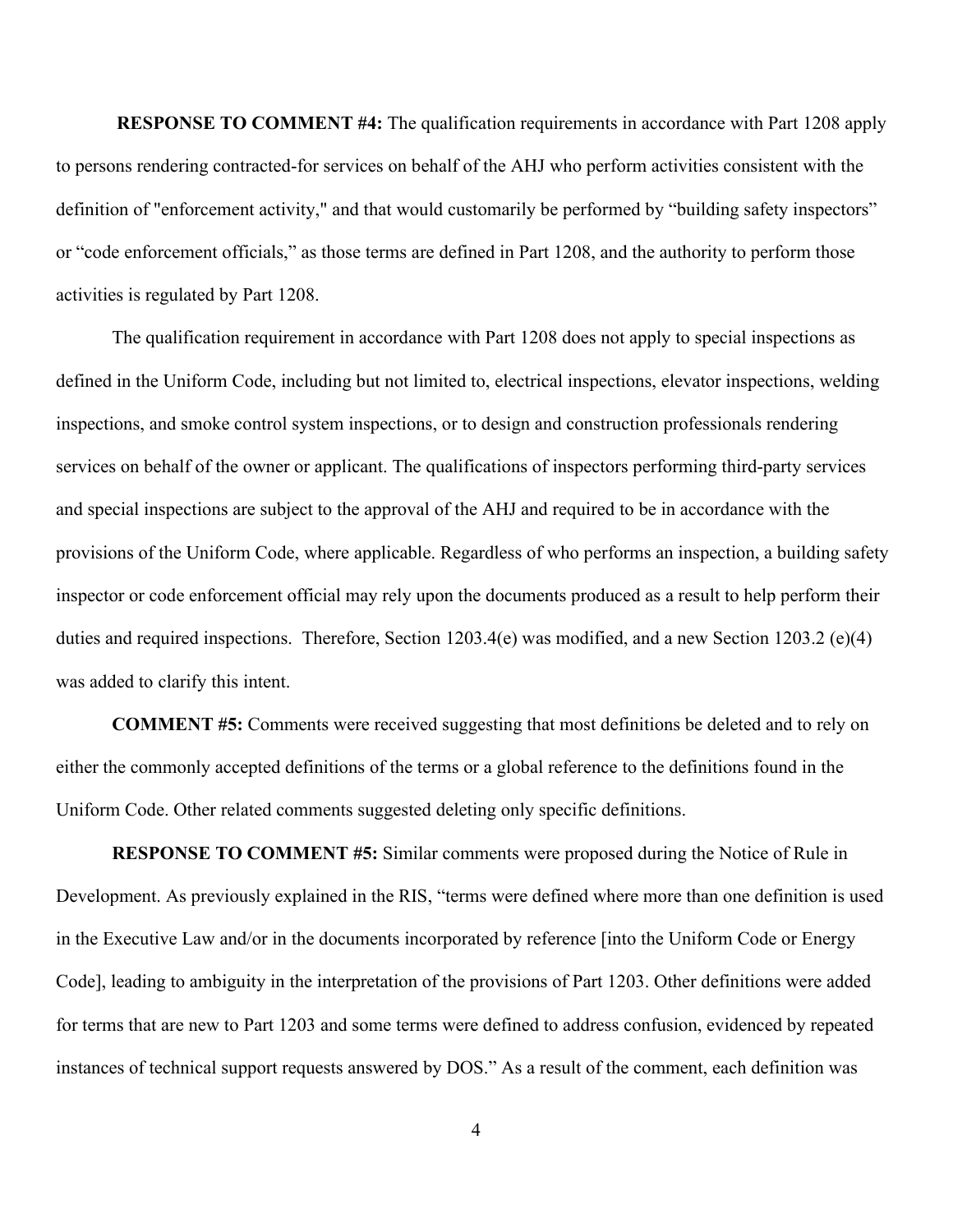reviewed and reevaluated to determine if the absence of a definition could lead to ambiguity or inconsistent enforcement programs.

Based on that review, it was determined that the following definitions could be removed without compromising clarity or consistency: the definition for the term "ACCA Manual J," since the reference to this term was removed from the rule text based on another public comment; the definitions for "energy storage systems" and "hazardous materials" since the terms are only used when referencing provisions or requirements of a specific chapter or section of the Uniform Code and the addition of a definition within Part 1203 did not improve the understanding of the term; and the definition of the term "building systems" because its intended application was instead addressed in the applicable provision in  $\S 1203.3$  (a)(3)(vi).

All other definitions remained.

**COMMENT #6:** Comments were received requesting to add definitions of the terms (a) "either or both of the Codes" to the rule, since that term is used throughout the regulation, and (b) "public officer," to be defined as "a certified NYS Code Enforcement Official who has been certified and maintains their educational requirements in accordance with [Part 1208]." Another comment suggested that the use of the term "public officer" in §1203.2 (e)(3) would prevent a municipality from allowing a permit technician or permit clerk from issuing a building permit and recommended that language be modified to allow for permit clerks, permit technicians, or similar public employee of the municipality to sign official documents.

**RESPONSE TO COMMENT #6:** (a) The term "codes" is defined in the regulation as "the Uniform Code and the Energy Code" and the terms "Uniform Code" and "Energy Code" are also defined. Therefore, defining the term "either or both of the Codes" as either the Uniform Code or the Energy Code would not have an added benefit. (b) The term "public officer" was contemplated as an additional definition; however, laws and regulations outside the jurisdiction of the Division of Building Standards and Codes (DBSC) identify who is a public officer and the ethical responsibilities of public officers. Adding a definition into Part 1203 could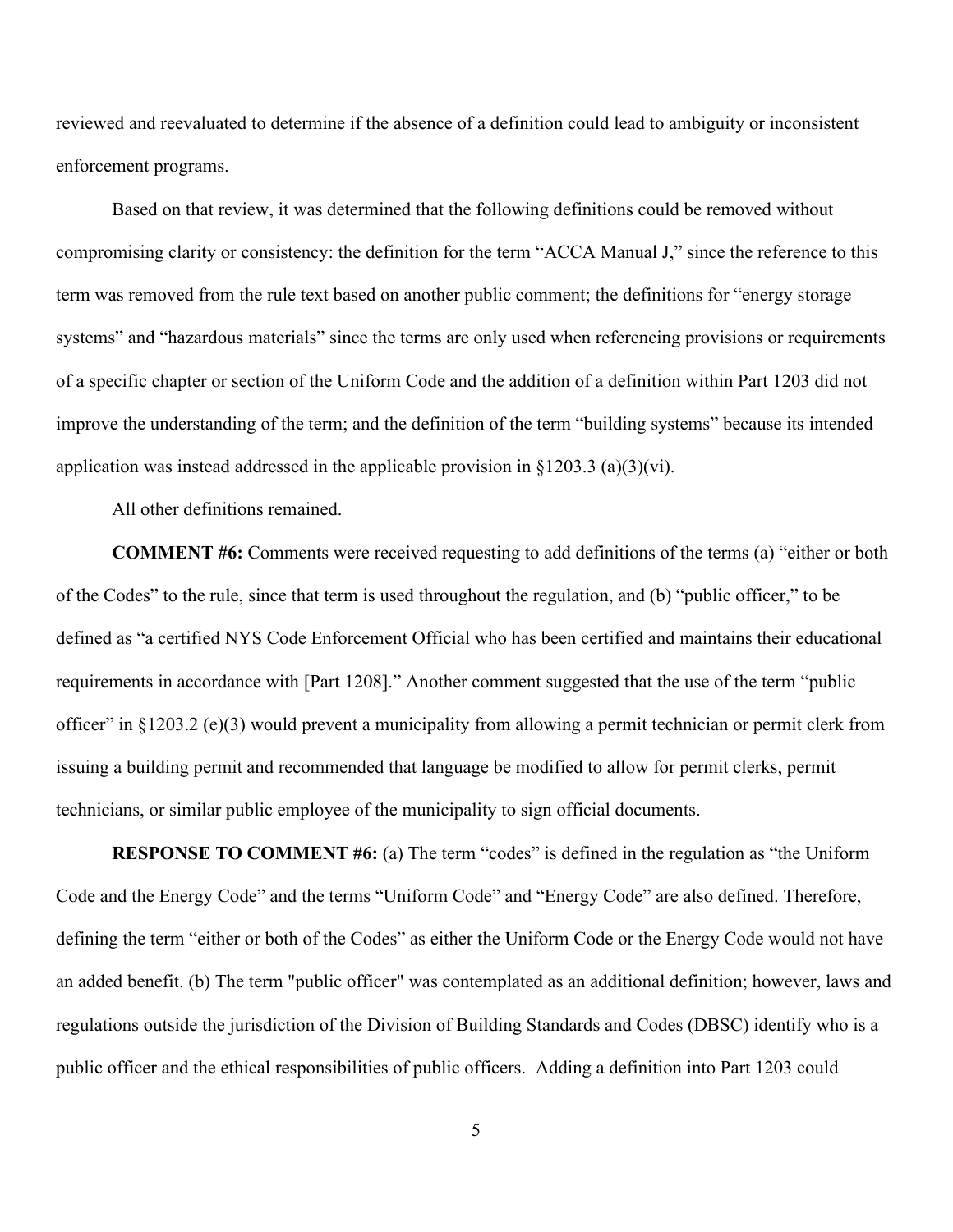conflict with these other laws and the term, as used in Part 1203, is not intended to be understood differently but to rely on any existing law or regulation that defines a public officer for a municipality. This regulation does not change the longstanding requirement that someone with authority to act on behalf of the municipality sign documents such as building permits, certificates of occupancy, temporary certificates of occupancy, certificates of compliance, orders, appearance tickets, or other similar documents related to administration and enforcement of the Uniform Code and/or Energy Code. Part 1208 clearly defines "enforcement activity" and requires that these activities be conducted by a Code Enforcement Official or a Building Safety Inspector; however, the definition of "enforcement activity" excludes purely ministerial acts such as "signing permits… or other similar documents." Therefore, no changes were made to the rule as a result of these comments.

**COMMENT #7:** A comment was received requesting that "2020" be removed from the definitions of the code books citing that including the year in the definition will burden the local AHJ to update their local law for every update of the Uniform Code or Energy Code that contains newly incorporated versions of the code books.

**RESPONSE TO COMMENT #7:** As previously stated in the RIS, "...while a publisher may issue multiple versions of a code or reference standard, only the version duly incorporated by reference into the Uniform Code or the Energy Code is enforceable. Making that clarification will eliminate ambiguity where more than one version of the document is published or historic versions exist." Additionally, referencing a nonspecific version of a code or reference standard or a possible future version of a code or reference standard could lead to non-uniform enforcement and opportunities for misinterpretation of requirements.However, to minimize the number of potential modifications to Part 1203 due to future updates to the Uniform Code or the Energy Code, while the edition year of the code books is used in the definition, the terms are abbreviated throughout the rule without the year notation, thus minimizing the burden to municipalities when updating their code enforcement program.

6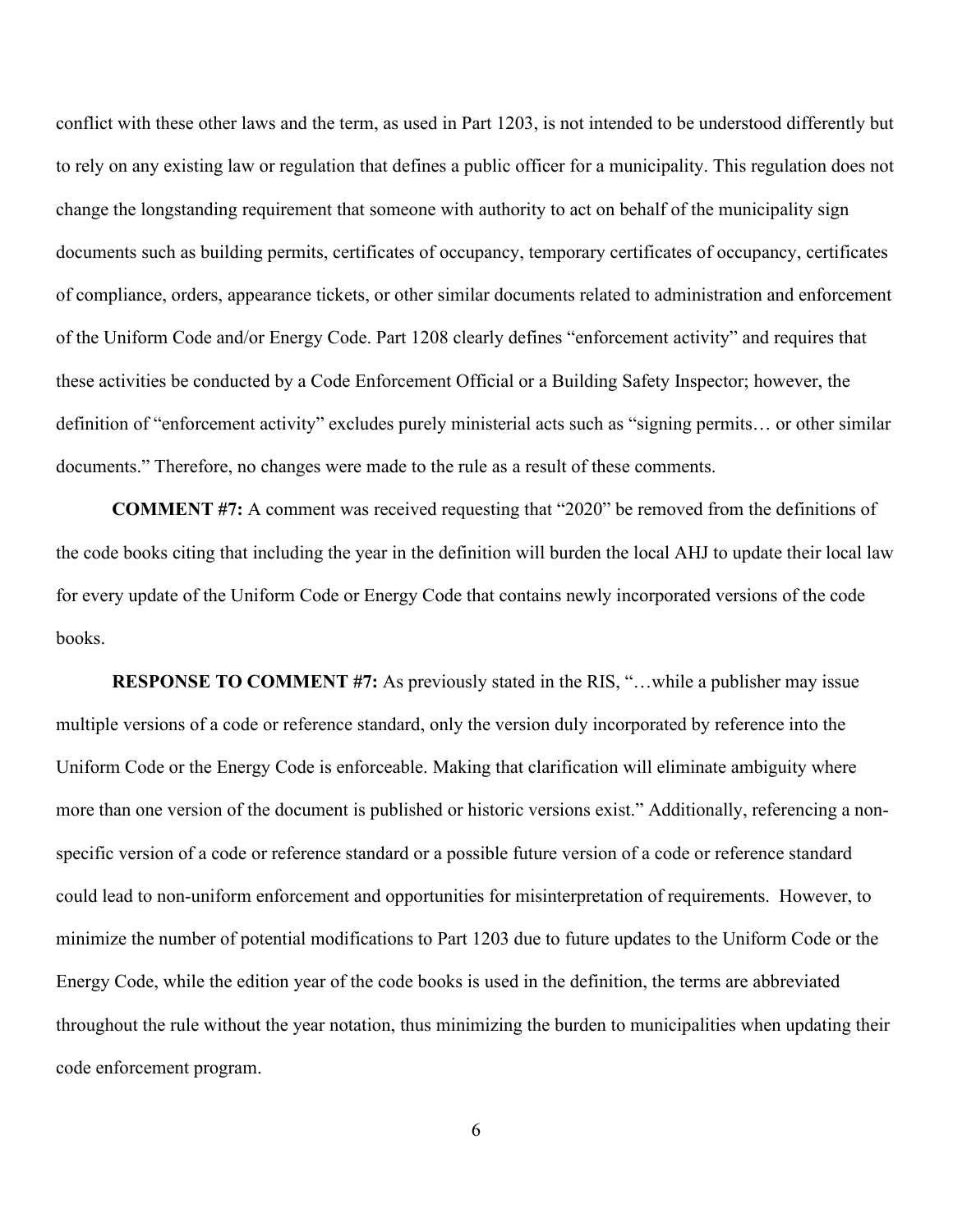**COMMENT #8:** A comment was received requesting that the term "assembly area" be changed to "areas of public assembly," which is the term used in Article 18 of Executive Law, and because the term "assembly area" is used throughout the Uniform Code which, according to the comment, will likely lead to confusion related to enforcing provisions within the Uniform Code.

**RESPONSE TO COMMENT #8**: The term "area of public assembly" is defined in Executive Law; however, the use of the word "public" causes confusion. The DOS Technical Support Unit has fielded multiple inquiries concerning the implications of the word "public" and whether the provisions of Part 1203 apply to privately owned spaces generally open only to tenants, such as conference rooms and cafeterias, that would otherwise meet the definition. Regardless of whether the space is public or private, history has taught us that all assembly areas pose an increased hazard to life and safety and that extra effort is needed to address hazards. Also, it is important to be clear on what the intended meaning of the term is for the purposes of this rule regardless of how it might be used elsewhere such as Executive Law or the Uniform Code. Terms defined for the purposes of this rule do not invalidate the provisions of other laws, rules, or regulations where those terms are also used. Therefore, this term, as used in this rule, is intended to be understood according to the definition contained in the rule and removing the qualifier "public" is consistent with that intent. No changes were made to the rule as a result of this comment.

**COMMENT #9:** A comment was received requesting that the definition for the term "Uniform Code" include a reference to Part 1219.

**RESPONSE TO COMMENT #9:** Language to reference Subchapter A of Chapter XXXIII of Title 19 was added since it further clarifies that Part 1219 and the Parts included therein are part of the Uniform Code.

**COMMENT #10:** A comment was received suggesting the addition of the words "provision shall be made" in each paragraph throughout §1203.3 to emphasize that this rule identifies the minimum provisions that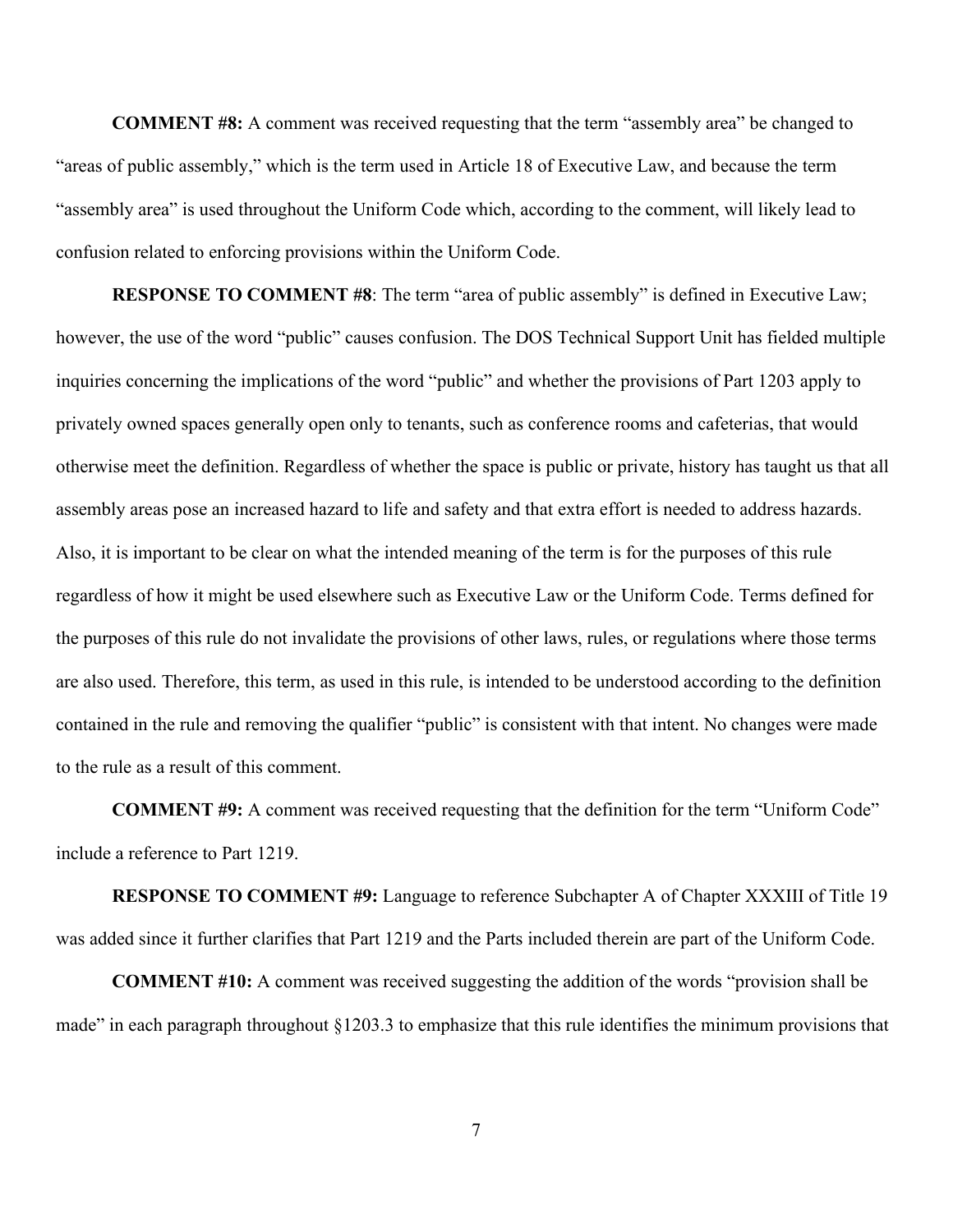must be included in the local code enforcement program but does not constitute the actual code enforcement program.

**RESPONSE TO COMMENT #10:** In addition to language already included in §1203.2 (a), which indicates that local governments responsible for administration and enforcement of either or both of the Codes shall provide for administration and enforcement by local regulation, and that such local regulation shall include the features described in §1203.3, similar language to the suggested language was added where applicable to further clarify that Part 1203 does not constitute the required code enforcement program but instead, it is a regulation that requires each AHJ to establish a code enforcement program to administer and enforce the codes which includes the minimum provisions outlined in §1203.3. The language added also further clarifies whether the provision is specific to something the AHJ or an entity contracted by the AHJ must do, something the code enforcement program itself must contain, and/or whether the AHJ has an option to include or exclude a specific provision with the code enforcement program. Lastly, additional language was added where appropriate to clarify when a violation is cited, whether it should include a provision of the code enforcement program and/or either or both of the Codes.

**COMMENT #11:** A comment suggested to amend the list of exemptions from building permits as follows: (a) to include the categories of work that are exempted from the requirements of the Energy Code; (b) to include repairs to building systems; and (c) to add the exemptions that are part of the rule currently in effect that were removed in the proposed rule, such as, playground equipment, swimming pools containing less than 24-inches of water, fences not part of a swimming pool enclosure, and certain retaining walls.

**RESPONSE TO COMMENT #11:** (a) While some categories of work are exempt from compliance with the requirements of the Energy Code, such as re-roofing, the same categories of work might not be exempt from compliance with the requirements of the Uniform Code. It would, therefore, be inaccurate and misleading to list them here as a blanket exemption from a building permit because a building permit to verify compliance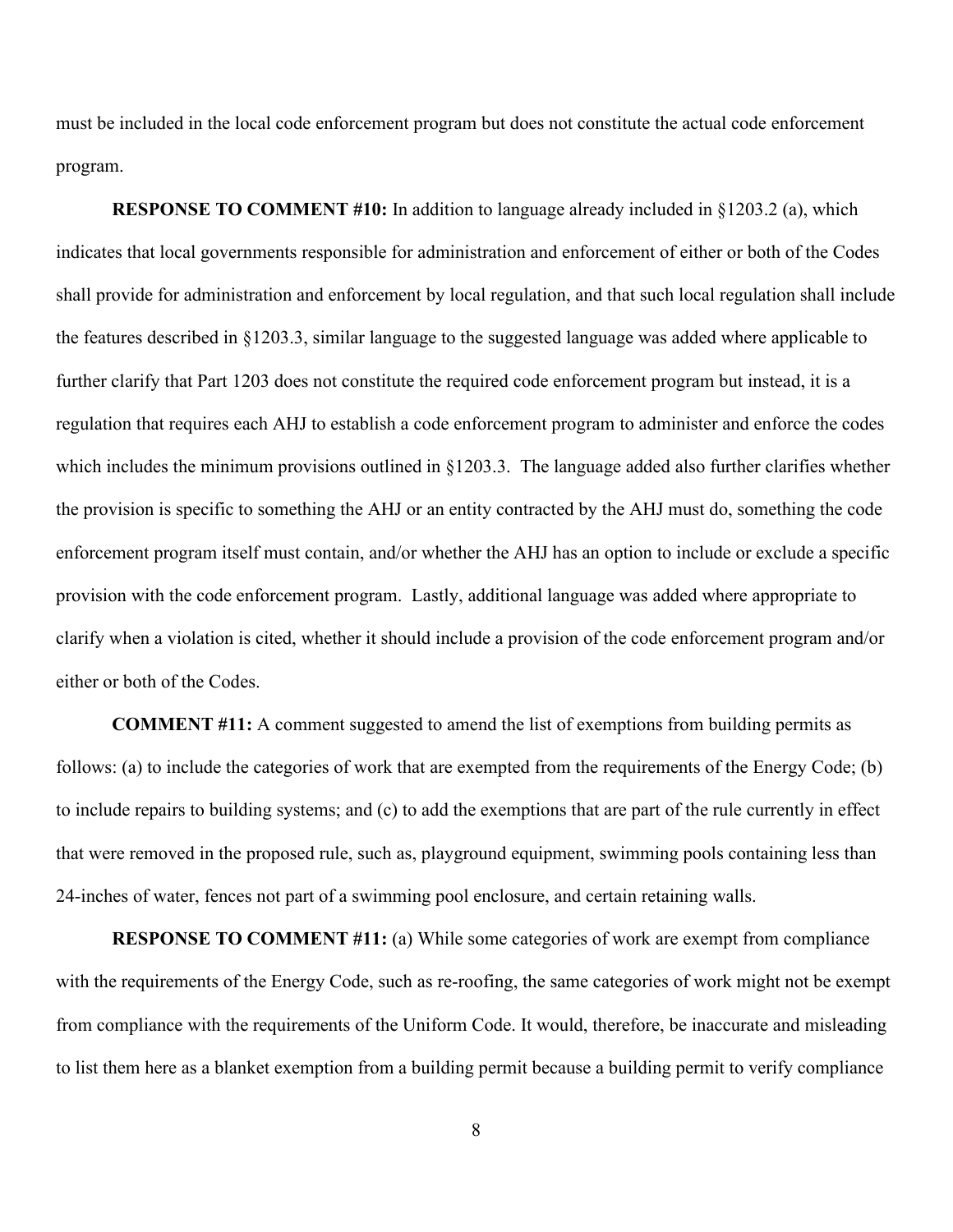with the Uniform Code might be required, as is the case in the re-roofing example provided. Should a category of work be exempt from the requirements of both the Energy Code and Uniform Code, a building permit would not be required per the charging language of §1203.3 (a) and including them in this list would be redundant. (b) The exemptions found in §1203.3 (a)(1)(vii) and §1203.3 (a)(1)(viii) have the effect of exempting certain categories of repair and replacement of portions of building systems, as long as the work proposed does not have an impact on fire and life safety. An AHJ needs to evaluate proposed work on a case-by-case basis to determine if the exemptions apply as opposed to a blanket exemption, in order to ensure life and fire safety are preserved. (c) These categories of work were removed from the list found in the rule currently in effect because they are already exempted from the Uniform Code and the Energy Code; therefore, listing them here is unnecessarily redundant. For these reasons, the changes proposed by this comment were not implemented.

**COMMENT #12:** A comment requested a clarification on the exemption for the requirement for a building permit for temporary stages and scenery.

**RESPONSE TO COMMENT #12:** A modification was made to clarify that sets and scenery are exempt and remove language that implied that temporary stages were also exempt.

**COMMENT #13:** A comment suggested removing the requirement for the written statement indicating compliance with the Energy Code and rely instead on Sections C105.2.2 and R105.2.2 of the Energy Code. The commenter also noted that the building permit application is not the correct location or time in the permitting or construction process for this requirement.

**RESPONSE TO COMMENT #13:** The requirement for an Energy Code compliance statement in accordance with the Energy Code was moved to  $\S 1203.3(a)(3)$  relating to construction documents submitted as part of a building permit application. In the interest of ensuring compliance with the requirements of the Energy Code, verifying that the statement has been included with the plans is part of these "minimum requirements." During the review of this section as a result of this comment, it was also noted that submitting additional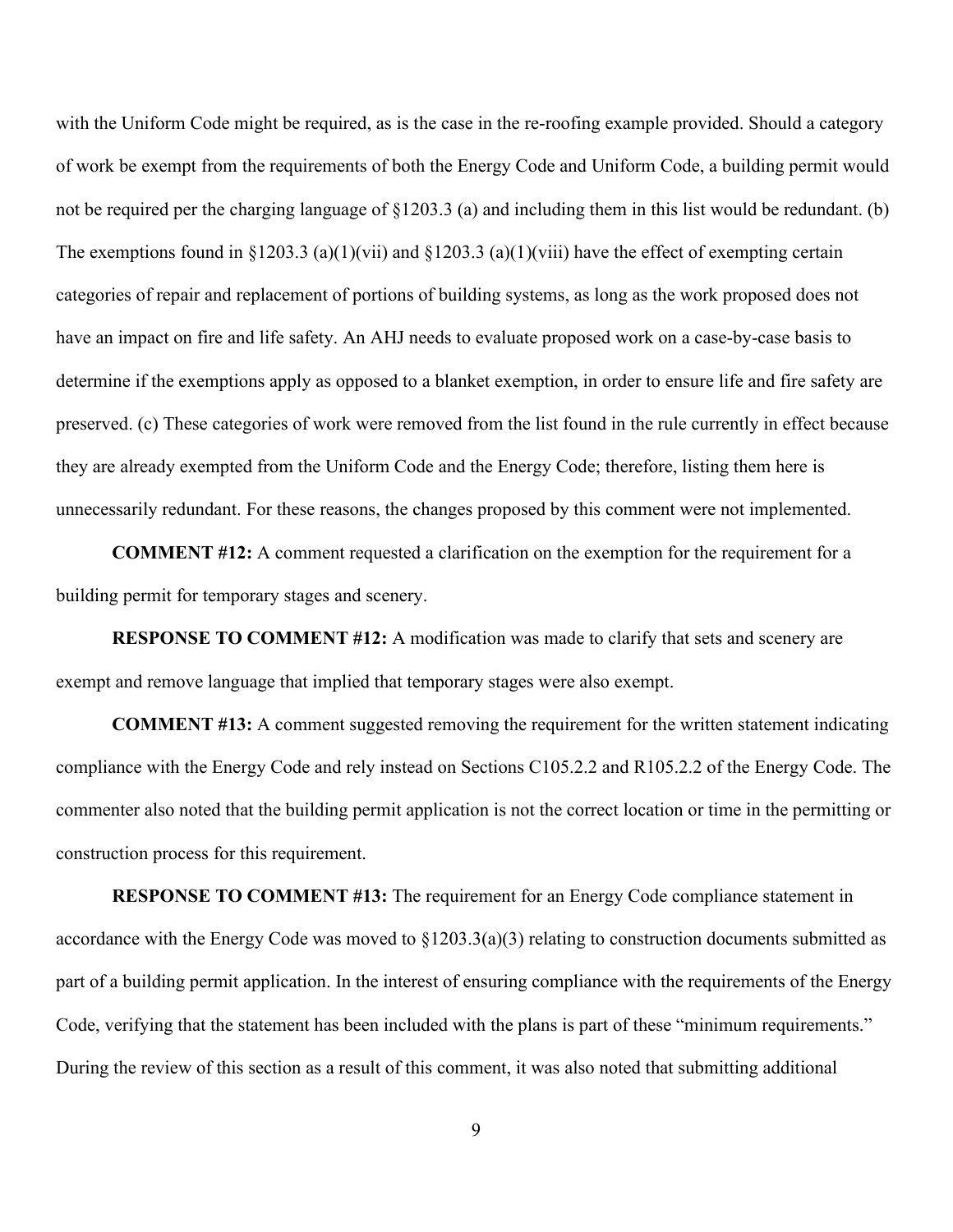documents such as manufacturer's installation instructions, geotechnical reports, and shop drawings is not always feasible at the building permit application phase of a project. These specific references were removed, allowing the AHJ to rely on the provisions within the Uniform Code to request what documents they deem necessary at the appropriate phase of the project.

**COMMENT #14:** A comment was received requesting the addition of "where applicable" before "a site plan" in the list of items of documentation required to be submitted with construction documents.

**RESPONSE TO COMMENT #14:** The addition of the term "where applicable" is unnecessary, as the charging language in §1203.3 (a)(3) introduces the list of required documentation by stating "including but not limited to the following, where applicable," thus applying to the entire list of items. Therefore, no change was made based on this comment.

**COMMENT #15:** Comments inquired about provisions applicable when registered design professionals are part of a project, such as, the manner in which construction documents are signed and stamped and whether electronic signatures could be accepted, as well as the meaning of, where to find, and the reasons to require a "firm's Certificate of Authorization," as such term is used in  $\S 1203.3$  (a)(3) of the rule. Another comment suggested replacing the detailed provisions with a general reference to Articles 145 and 147 of New York State Education Law.

**RESPONSE TO COMMENT #15:** Executive Law §371(2)(b) makes it clear that the public policy of the State includes affording "protection to all people of the state from hazards of fire and inadequate building construction." Protection from inadequate building construction includes, in part, ensuring that design professionals, where their services are required by Education Law, either of the codes, and/or the local code enforcement program, are duly licensed, registered, and practicing in accordance with Education Law. Design professionals practicing a profession governed by Title VIII of the NYS Education Law are required per §6502 to register with the State Education Department to practice in New York. Additionally, permissible corporate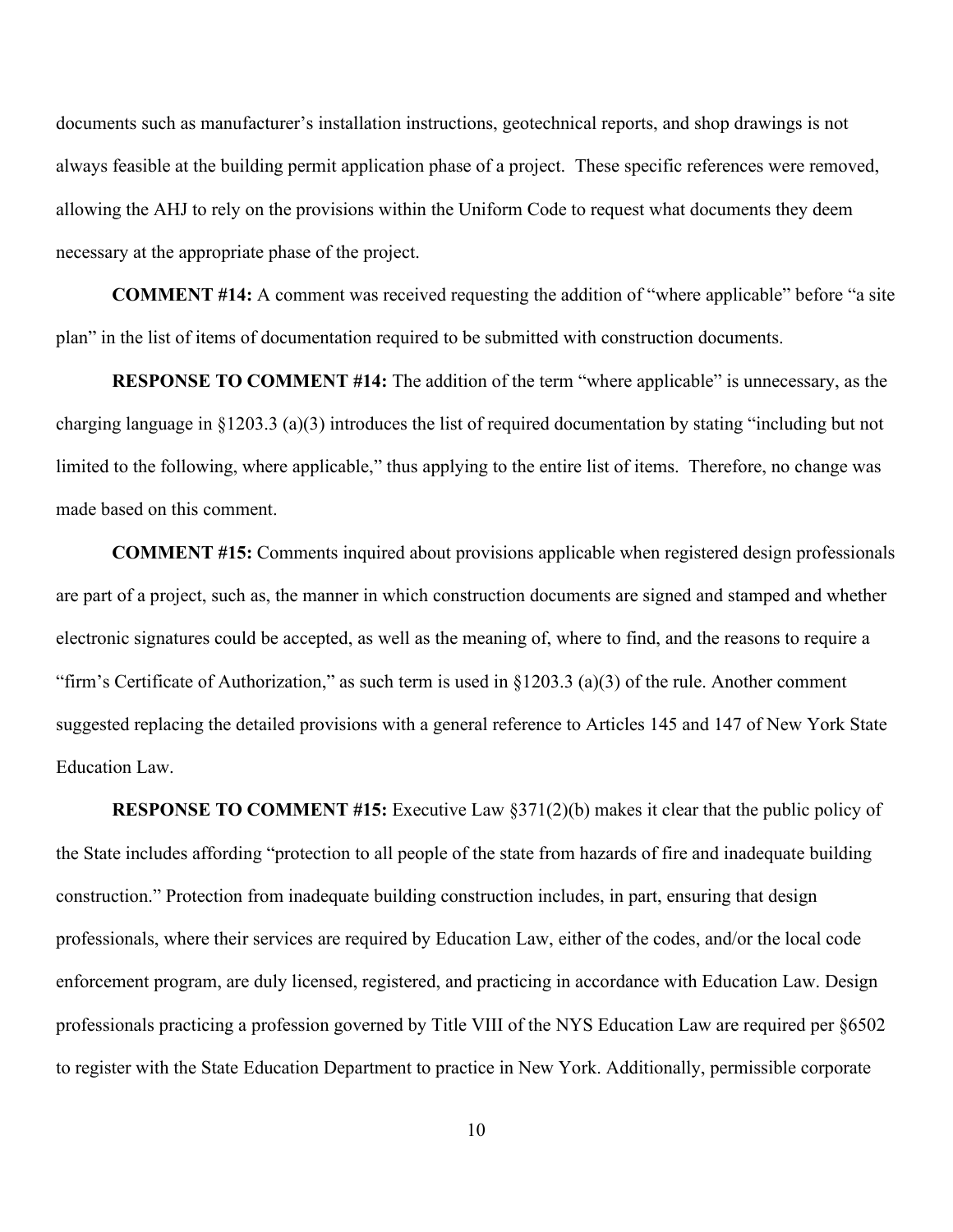entities practicing engineering as professional service corporations, design professional service corporations, professional service limited liability companies, registered limited liability companies, partnerships, and joint enterprises must obtain a certification of authorization from the State Education Department prior to practicing professional engineering in this State.

DOS confirmed with the State Education Department that a design professional's license number and registration status, which confirm their ability to lawfully offer professional services requiring a license in New York State, and an engineering firm's certificate of authorization number can be verified by visiting the State Education Department's website at <http://www.op.nysed.gov/opsearches.htm> or by calling the State Education Department directly at (518) 474-3817, extension 400. DOS also provided this information to the commenter for clarity.

The amended regulations do not change current best practices for working drawings, specifications, and reports provided by professional engineers and architects to code enforcement officials in New York State in order to protect public safety. Practice Guideline 3.VI for professional engineers includes best practices for drawings, specifications, and reports, including information that should be contained within a professional engineer's title block. Among other items, the guideline calls for "the license number and expiration date of the professional engineer's registration" and, if practicing as a permissible corporate entity, the engineering firm's "…Certificate of Authorization number of the engineering firm, unless exempt from this requirement." Similarly, Practice Guideline B.9 for architects includes best practices for working drawings and specifications, including information that should be contained within an architect's title block. Among other items, the guideline calls for "the license number and expiration date of the architect's registration" to be included on a title block. In order to fulfill its mission to "provide a basic minimum level of protection to all people of the state from hazards of fire and inadequate building construction," in accordance with Executive Law, DOS defers to the Education Law and the State Education Department's practice guidelines and other applicable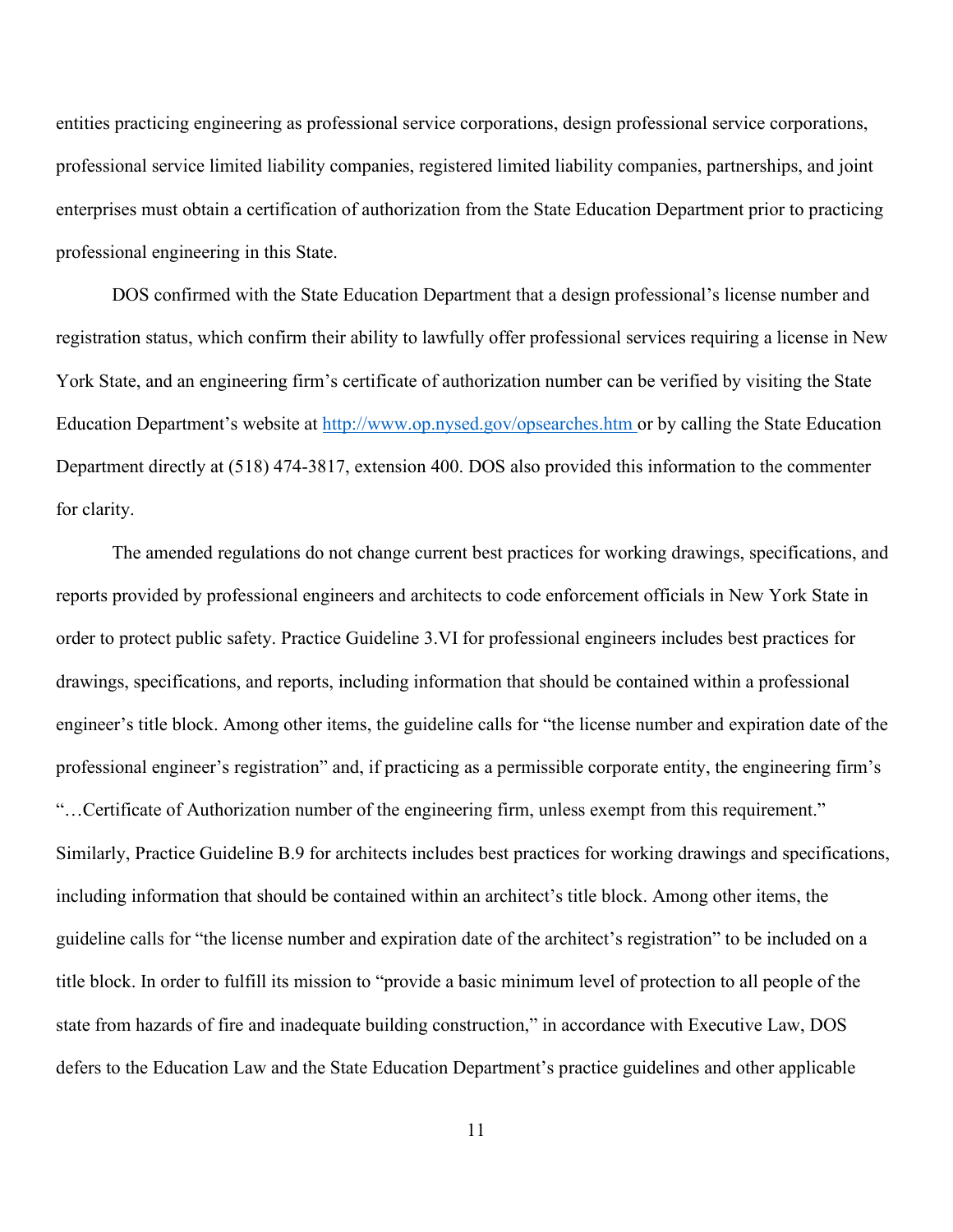laws, rules, and regulations regarding the practice of registered design professionals, including the acceptability of electronic signatures and seals. However, to address part of the comments and consistent with the State Education Department's recommendations, the language "and practice guidelines" was added for clarity. No other changes were made to the rule as a result of these comments.

**COMMENT #16:** A comment requested adding to the list of required inspections those required by the Energy Code. Another comment suggested removing specific language allowing for remote inspections as, according to the commenter, the current interpretation is that Part 1203 allows for remote inspections, although not expressly indicated.

**RESPONSE TO COMMENT #16:** A modification was made to the rule including a list of items to be inspected during construction in accordance with the Energy Code. In reviewing this list as a result of this comment, it was also noted that required inspections for factory manufactured buildings and manufactured homes was also inadvertently missing from the list of required inspections. A new line for "installation, connection, and assembly of factory manufactured buildings and manufactured homes" was added as a result.

Provisions for remote inspections and the parameters under which the remote inspections may be performed were added to remove ambiguity and the possibility of multiple interpretations. The regulation being silent could be misinterpreted in several ways, such as that remote inspections are prohibited or that the same standard of care as an in-person inspection does not apply. Neither of these possible interpretations would afford the public the basic minimum level of protection intended by Executive Law. This provision is consistent with guidance previously issued by DOS. For these reasons, no change was made as a result of this comment.

**COMMENT #17:** A comment was received noting that text pertaining to temporary certificates of occupancy within §1203.3 (d)(4) was unnumbered and suggesting that subsequent portions be re-numbered.

**RESPONSE TO COMMENT #17:** This portion of the rule was not unnumbered; however, placing the list of conditions mid-paragraph led to confusion. To ensure clarity the section was restructured.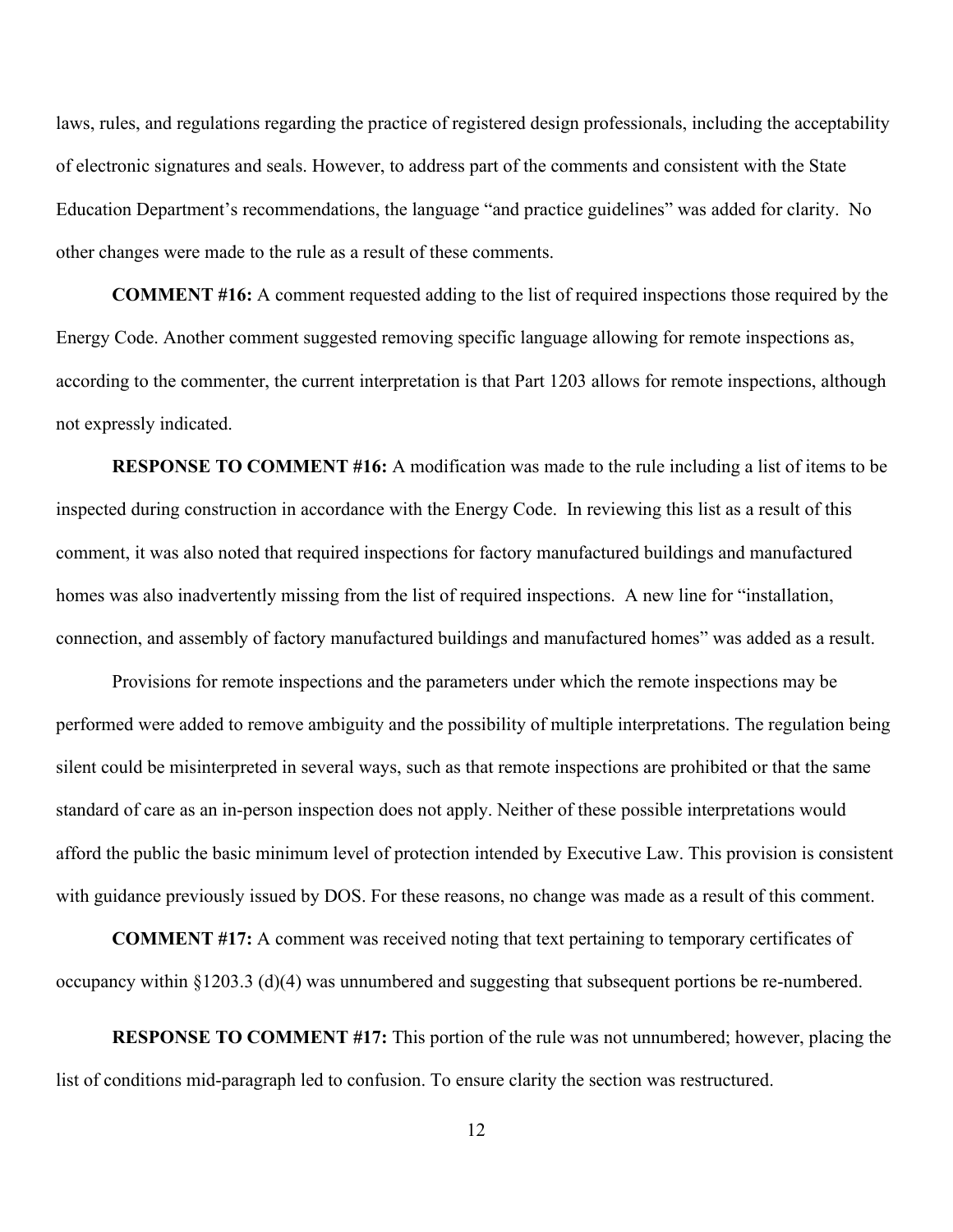**COMMENT #18:** Two comments requested to maintain the provision in the current rule for assembly spaces with an occupant load threshold of 100 or more persons before the requirement for operating permits is triggered.

**RESPONSE TO COMMENT #18:** As previously stated in the RIS, the occupancy threshold for assembly areas was decreased from 100 to 50 persons for consistency with the occupant load identified in Executive Law and the Uniform Code, as well as a proportionate means of mitigating the hazards to persons and property associated with assembly areas. Setting the threshold at 100 versus 50 would miss some higher hazard uses that both the Executive Law and the Uniform Code consider assembly uses. No changes were made to the rule as a result of this comment.

**COMMENT #19:** A comment suggested expanding the list of required operating permits to include hot work or welding.

**RESPONSE TO COMMENT #19:** This rule already includes provisions for an operating permit to be required for welding and other hot work in §1203.3 (g)(1)(ii)(*h*). No changes were made to the rule as a result of this comment.

**COMMENT #20:** General comments were received relating to operating permit requirements, including: (a) how the provisions for operating permits are dependent on specific references to chapter titles within the FCNYS out of concern that future changes to those chapters of the FCNYS might burden the local AHJ with the duty to update their local law in response and suggested to simplify the provisions by using only "a general reference to the Fire Code;" (b) suggesting removing the permitting thresholds and instead depend on the provisions of the FCNYS to identify those thresholds; (c) suggesting that it is unreasonable to expect that the certificate of occupancy includes the necessary information to make use of the exception from the requirement for operating permits where the use is expressly authorized by a certificate of occupancy or certificate of compliance; (d) requesting clarification on the term "dining areas of restaurants and drinking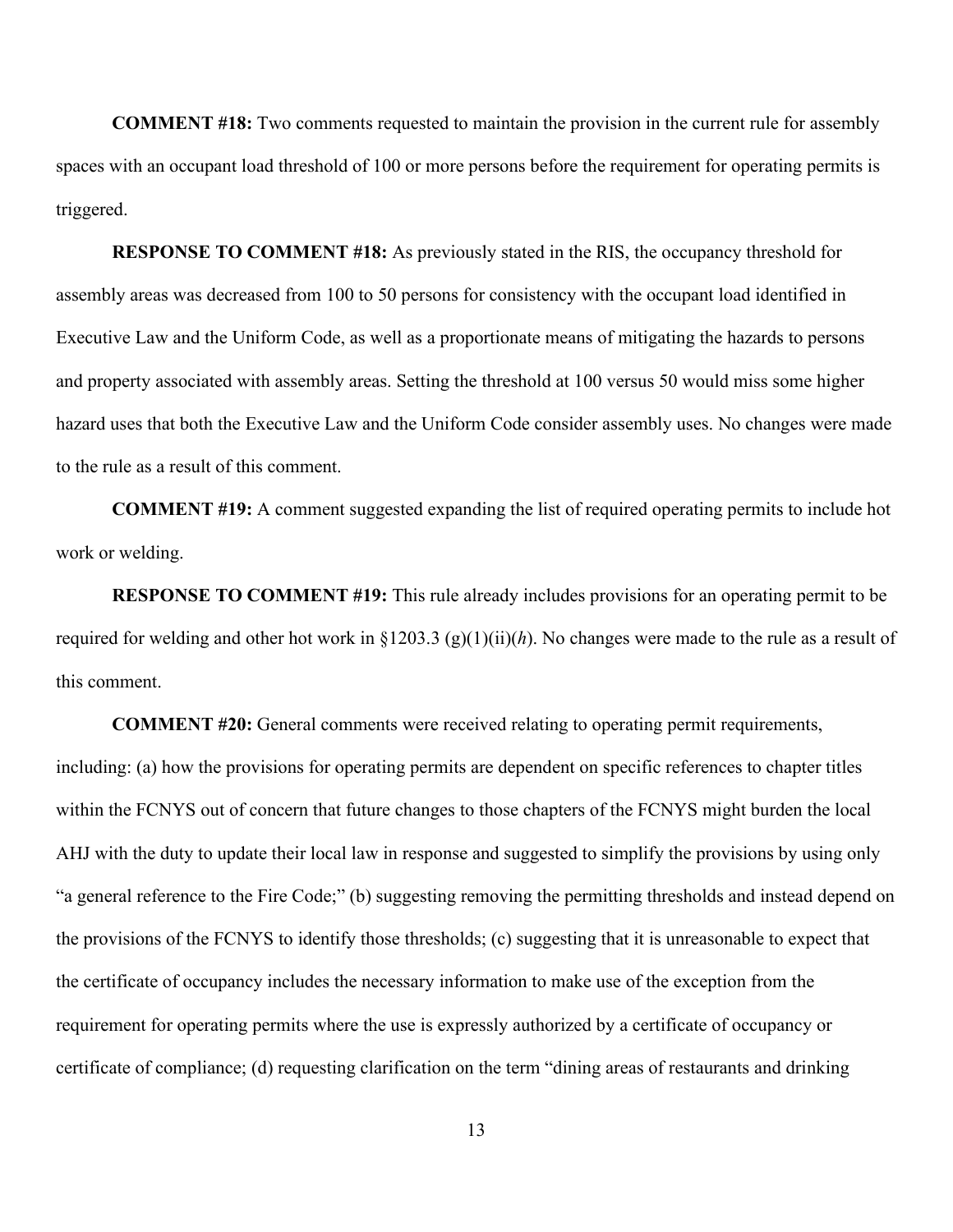establishments;" (e) questioning the need for and whether the FCNYS requires operating permits for tents 400square feet and larger; and (f) questioning whether an operating permit should be required for "outdoor assembly events" consistent with Section 3106.2.2 of the FCNYS.

**RESPONSE TO COMMENT #20:** (a) As previously noted in the RIS, "using a more detailed and specific citation to direct code users to the applicable Chapter or Section could potentially require frequent and more extensive updates to Part 1203 and local laws in the event that the referenced Chapters or Sections change in future code cycles. However, the use of broader terms would likely cause different interpretations of how to enforce the requirements of Part 1203 resulting in nonconformity with the intent of the regulation and inconsistency in the enforcement of the Uniform Code." The RIS also previously noted that the list of items reflects "activities and building operations with high inherent safety hazards" or "based on their recent addition to the 2020 Uniform Code" and that requiring, within these minimum standards, an operating permit for all the uses and activities identified in the FCNYS as a special occupancy or a hazardous material "would be overly burdensome for AHJs and facility owners, particularly where the use or activity is already permitted by the certificate of occupancy or compliance." The operating permit section relies on the FCNYS to clearly define these uses and activities; identify applicable code provisions; and, in some cases, identify permitting thresholds to ensure that there is sufficient clarity and uniformity. Therefore, a proper citation to the chapter or section is needed and no changes were made as a direct result of this comment.

(b) A few of the items listed in §1203.3 include permit thresholds, such as tire storage and high piled combustibles, because the specific chapter in the FCNYS was silent on permit thresholds for these categories. The permit thresholds used in this rule were based on Chapter 1 of the 2018 International Fire Code, on which the 2020 FCNYS is based, and are necessary for the intended application of the requirement for operating permits. No changes were made to the rule as a direct result of this comment.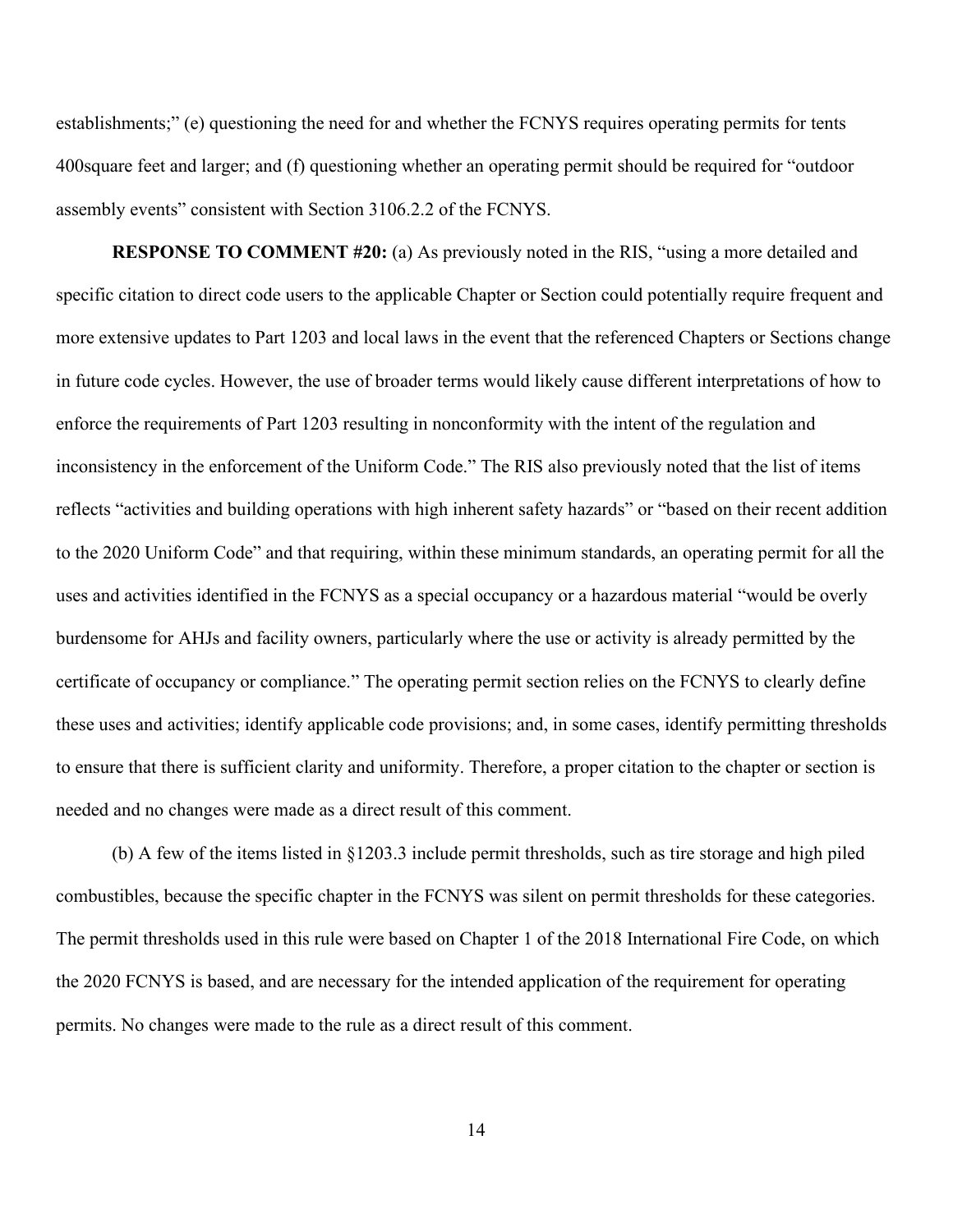(c) The rule currently in effect requires, under  $\{1203.3(d)(2)$ , that Certificates of Occupancy contain the information that would enable such exception, such as, "the use and occupancy classification of the structure" and "the assembly occupant load of the structure, if any;" therefore, some existing uses, can be exempted from the requirement for Operating Permits if the Certificate of Occupancy was issued in compliance with this requirement. As previously noted in the RIS, it is the opinion of DOS that while decreasing the occupancy threshold in assembly areas and adding other items to the list may appear to suggest that more operating permits will be required, the exception for uses listed on the Certificate of Occupancy will result in a reduction in the number of required permits when the exception is utilized and certificates of occupancy have been issued in compliance with the current provisions of Part 1203. The burden to AHJs and regulated parties will be minimal while providing for the protection of the users and property owners. For these reasons, no changes were made to the rule as a direct result of this comment.

(d) An editorial change was made to remove terms that are already classified as assembly areas where listing them proved to be redundant, such as "dining areas of restaurants" and "drinking establishments."

(e) The proposed rule requires an operating permit for "…tents where approval is required pursuant to Chapter 31 of the FCNYS." Section 3103.2 of the FCNYS requires approval from the fire code official for tents greater than 400 square feet (with some exceptions). Section 3103.4 of the 2020 FCNYS indicates permits shall be required and includes the reference to operating permits and the local code enforcement program. As tents pose a unique risk to the public, DOS has determined that an operating permit is the most appropriate mechanism to document the required approval and ensure tent structures 400 square feet and larger are safe. No changes were made to the rule as a direct result of this comment.

(f) An operating permit for outdoor events where the planned attendance exceeds 1,000 persons is already required in §1203.3 (g)(1)(v). No changes were made as a direct result of this comment.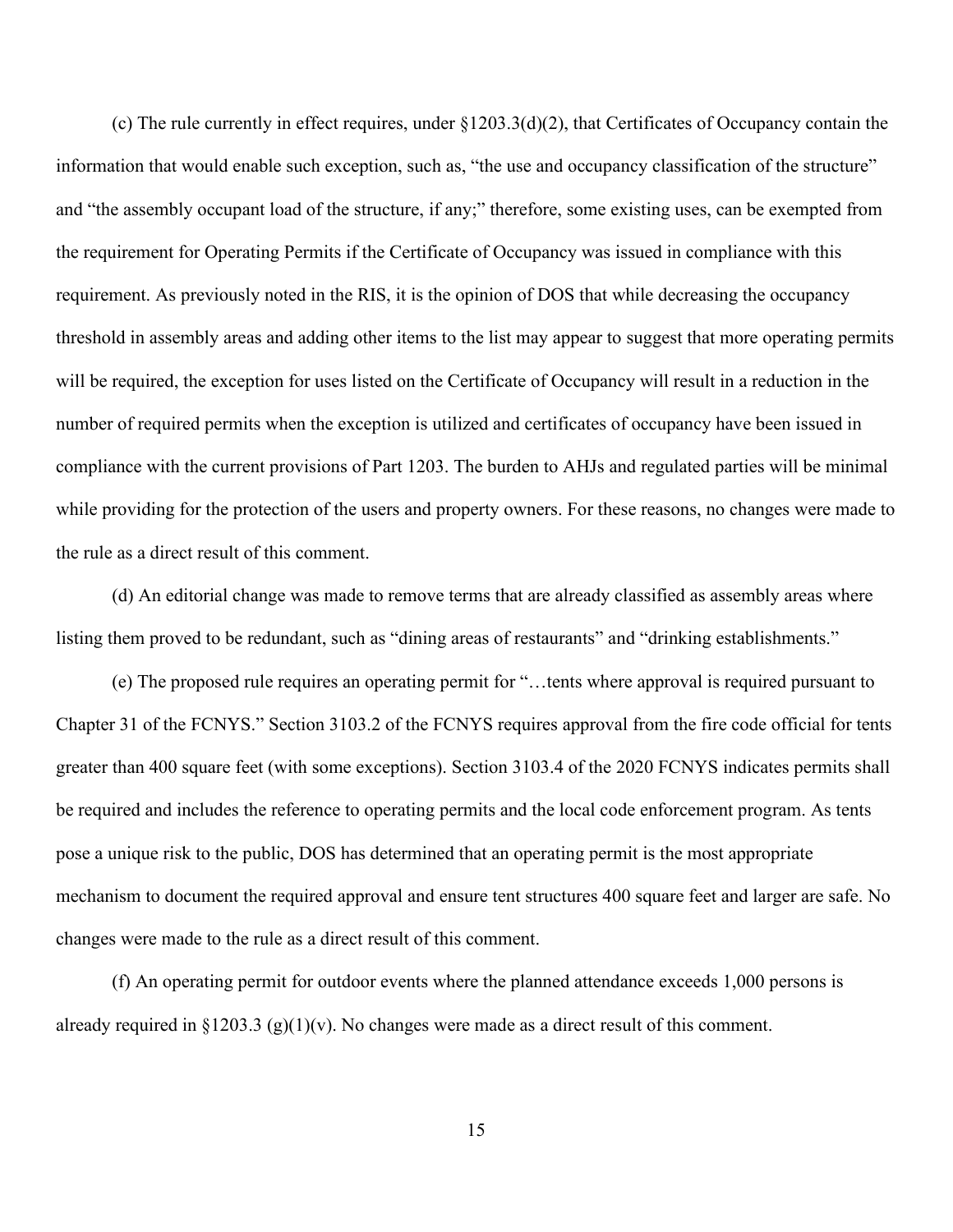During the review of these comments, DBSC noted that the provision for operating permits for parking garages, that is part of the rule currently in effect, had been erroneously omitted from the proposed rule text. This provision has been added and, accordingly, the exception in  $\S 1203.3$  (g)(2) was expanded to exclude from the requirement for an operating permit those parking garages where condition assessments are performed in compliance with §1203.3 (j), as applicable.

**COMMENT #21:** A comment was received suggesting that a timeframe of 1-year for operating permits required at the discretion of the AHJ and that are not required by Part 1203 was onerous and should be left to the discretion of the AHJ, but not to exceed 3 years.

**RESPONSE TO COMMENT #21:** The proposed rule already grants the AHJ the discretion to establish a timeframe longer than a year for those operating permits issued at the discretion of the AHJ that do not pose "a substantial potential hazard to public safety." However, new language was added to the rule to clarify that the timeframe, for those operating permits required at the discretion of the AHJ that do not pose a substantial hazard, is left to the discretion of the AHJ and to indicate that in no case should it be longer than three years.

**COMMENT #22:** Comments suggested expanding the exception for owner-occupied one- and twofamily dwellings from the requirement for periodic fire safety and property maintenance inspections. One comment suggested including apartment buildings, dormitories, and similar uses to protect tenants' 4<sup>th</sup> amendment constitutional rights and another suggested specifically mentioning townhouses. Another comment suggested including provisions to inform AHJs and to require them to notify owners and occupants of their right to appeal an order of remedy.

**RESPONSE TO COMMENT #22:** The exemption for owner-occupied one-and two-family dwellings from periodic fire safety and property maintenance inspections comes from Executive Law §381. A similar exemption is not provided for tenants or the other suggested uses within Executive Law. However, Executive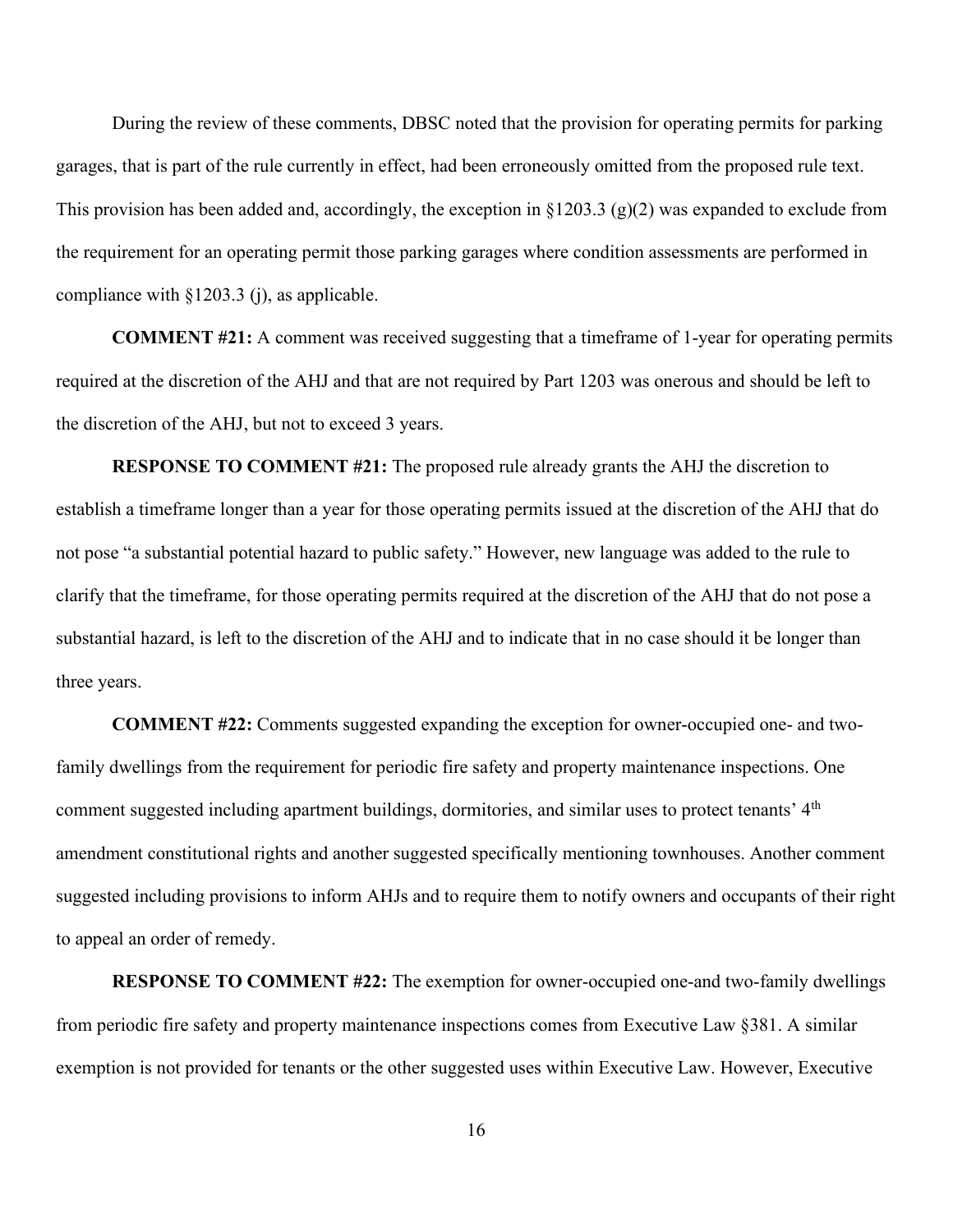Law does not nullify the rights afforded to persons under the Constitution. The Scope and Administration chapters of the Uniform Code include provisions for due process and DOS has consistently issued guidance to the code enforcement community, through technical documents and training, regarding due process provisions as they pertain specifically to inspections and to orders to remedy. It would be unnecessarily redundant to include those provisions in this Part. However, while the intent of the revised language pertaining to the intervals for periodic fire safety and property maintenance inspections was to provide clarity, during the restructuring of the section, part of the original intent was lost. A change has been made to further clarify this provision by maintaining some of the language of the rule currently in effect pertaining to the applicable inspection intervals for "multiple dwellings and nonresidential occupancies," rather than the reference to "all other buildings."

**COMMENT #23:** A comment suggested that the word "approved" does not represent the role of the AHJ as it pertains to the conditions for issuance of a certificate of occupancy that are specific to final reports of special inspections and flood hazard certification.

**RESPONSE TO COMMENT #23:** The applicable portions of §1203.3 (d)(2) have been modified to indicate the AHJ will receive and review the information and determine whether the information demonstrates compliance with the applicable provisions of the Uniform Code, to better align with the role of the AHJ as suggested. In review of this list of additional information as a result of this comment, it was noted that AHJs are also required to verify the affixation of the appropriate seals, insignias, and manufacturers' data plates as required for factory manufactured buildings and/or manufactured homes. As a result, this additional verification was added to the list.

**COMMENT #24:** A comment suggested that, in light of the condominium collapse in Surfside, Florida, the provisions for condition assessment of parking garages be expanded to include "high-rise" buildings, as such uses are defined in the Building Code of New York State, to verify they are structurally sound.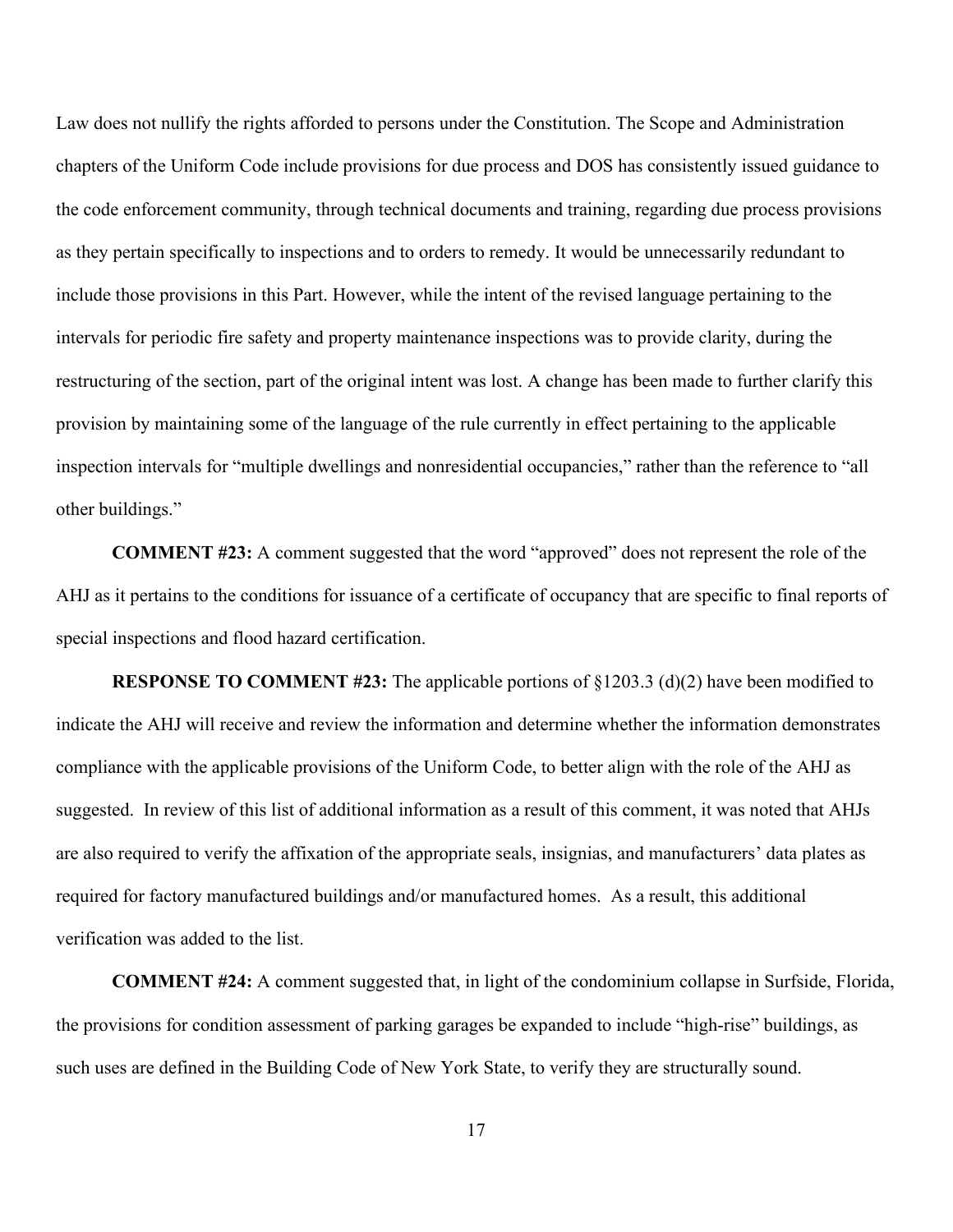**RESPONSE TO COMMENT #24:** As stated in the RIS, this update is intended to bring Part 1203 into alignment with the 2020 Code update that went into effect on May 12, 2020, and to address common misunderstandings of the current Part 1203; to proceed without further delay is the best course of action to better serve the needs of the code enforcement community. It would be premature to include provisions to address possible structural failures of high-rise structures until the investigation of the Surfside, Florida building collapse is concluded. Several open questions will set the parameters for any potential course of action, including but not limited to, the exact nature of the failure and factors involved, the types and height of buildings that should be evaluated, whether the current Uniform Code threshold of 75-feet for high-rise buildings is appropriate, the occupancy type and age of the building, whether to limit the requirement to buildings located near the coast or to include other locations, the applicable intervals of those inspections, and the qualifications of those performing inspections. DOS is closely monitoring the multiple ongoing local and federal investigations; has participated in the panel discussion sponsored by the International Code Council, the National Institute of Building Sciences, and the Building Owners and Managers Association International held on August 17, 2021; and plans to continue participating in any future opportunities to collaborate with the industry. On September 16, 2021, the Code Council established a Building Assessment Workgroup to review this matter. DOS can more appropriately address the issue noted above when more information is available. Through the SAPA process, regulated parties would have the opportunity to review and comment should any regulation be updated as a result. The change recommended by this comment requires further consideration, analysis, and public input that could take a significant amount of time to complete. To avoid delay in the adoption of the other essential updates to this rule, the change recommended by this comment has not been incorporated into the rule now being adopted.

However, this Part establishes minimum standards for administration and enforcement, while granting AHJs the flexibility to adopt provisions for administration and enforcement that are more stringent than these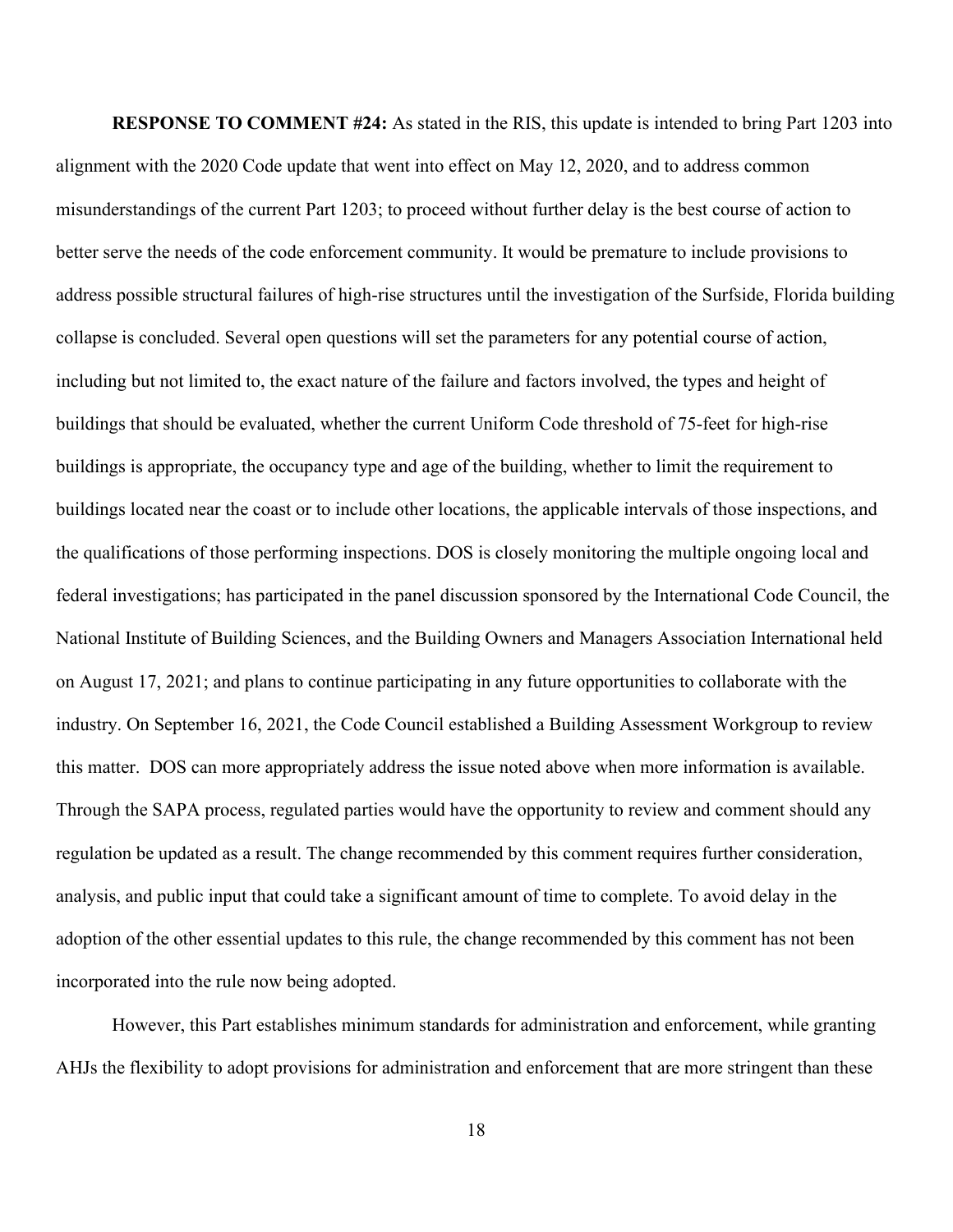minimum requirements and thus provide the appropriate level of oversight within their jurisdiction. For example, in accordance with  $\S 1203.3$  (h)(1), an AHJ may require more frequent periodic fire safety and property maintenance inspections at intervals consistent with local conditions. Also, in accordance with §1203.3  $(g)(1)(ix)$ , an AHJ may require an operating permit for operating any type of building, structure, or facility at its discretion. Additionally, Part 1203 does not limit the authority of an AHJ to require that periodic inspections of buildings, structures, and facilities be performed by a structural engineer.

**COMMENT #25:** A comment suggested removing the provisions for condition assessments of parking garages and to locate those provisions in the Uniform Code.

**RESPONSE TO COMMENT #25:** Executive Law §381 authorizes DOS to include the following items into the requirements for the minimum standards for administration and enforcement of the Uniform Code and Energy Code: frequency of mandatory inspections, adequacy of inspections, and adequacy of means for ensuring compliance with the codes, among other requirements. Therefore, it is appropriate to include provisions for parking garage condition assessments in Part 1203. The change proposed by this comment requires further consideration, analysis, and public input to determine if all or some of the parking garage condition assessment provisions could alternatively be placed within the Uniform Code. DOS will, and the Code Council may, consider this comment in a future rule making. No changes were made to this rule as a result of this comment.

**COMMENT #26:** A comment suggested removing the requirement for design criteria from §1203.3 (k)(2) and asked why an option to ACCA Manual J was not provided consistent with the Energy Code.

**RESPONSE TO COMMENT #26:** As previously stated in the RIS, the requirement for AHJs to provide design criteria to applicants is repeated in this rule because it is often overlooked by the code enforcement community and generally not included in local code enforcement programs as a result. The provisions of §1203.3 (k) are consistent with the requirements of the Energy Code and the Uniform Code,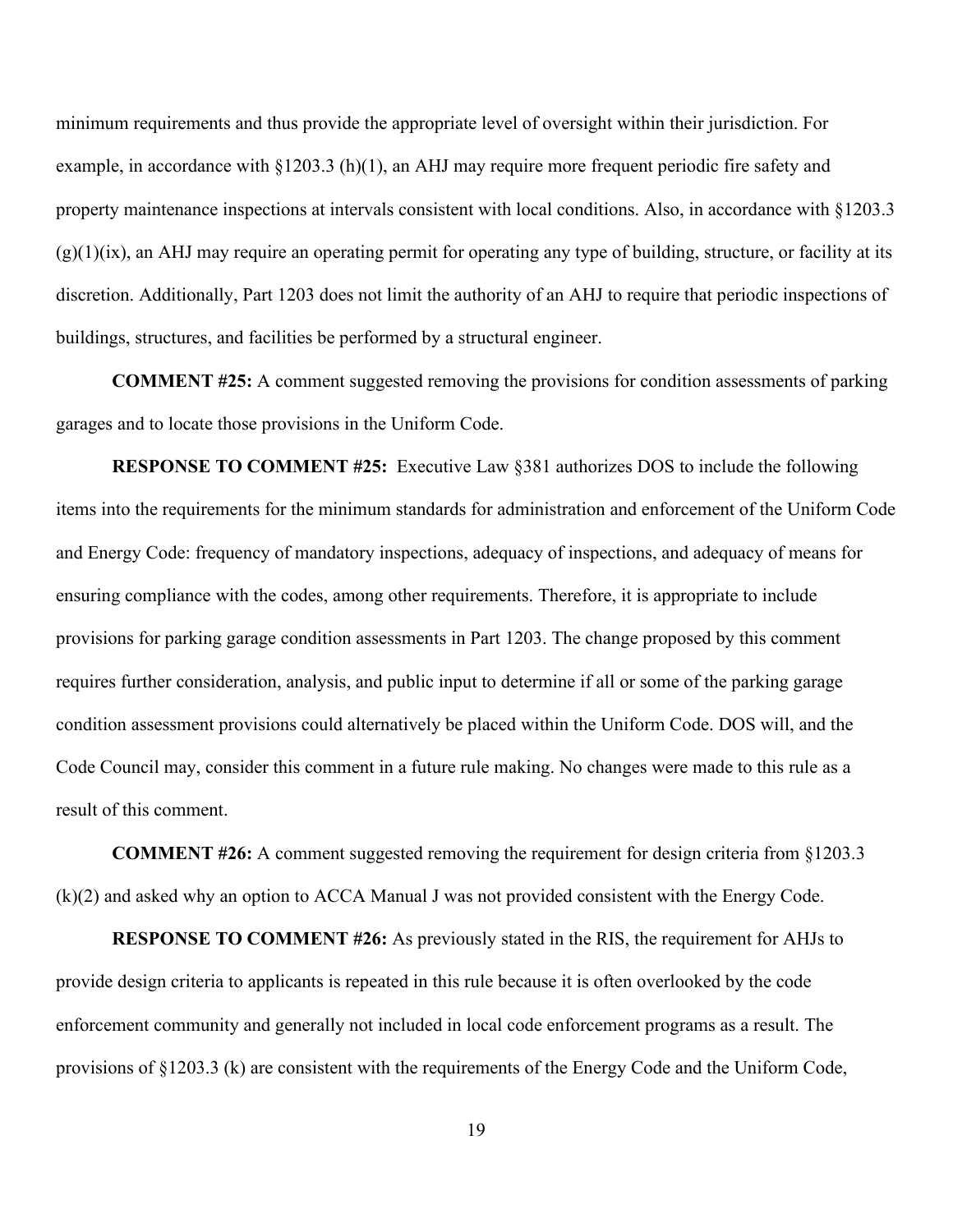allowing options for design criteria to be either "based on ACCA Manual J or established criteria determined by the jurisdiction." However, the language of the provision was simplified to rely on the reference to the Uniform Code, rather than the definition of ACCA Manual J or other approved methods, in response to this comment.

**COMMENT #27:** A comment suggested that DOS follow the Freedom of Information Law (FOIL) process to request copies of documents from AHJs (note that the commenter referenced FOIA, which applies only to federal documents, and DOS has assessed the comment based on FOIL, a similar law that applies to New York State governmental entities). Another comment suggested that requiring "true and complete copies of the records and related materials" to be provided to DOS is an unreasonable expansion of DOS' oversight powers and could provide an unreasonable link and negative implications to AHJs under Part 1208. This comment is an expansion of one previously submitted during the Notice of Rule in Development to the same effect.

**RESPONSE TO COMMENT #27:** FOIL identifies a process for members of the public to request records and a requirement for New York State governmental entities to provide records where the records are not already required to be made available by another law or regulation. Therefore, DOS is authorized to require AHJs to cooperate with DOS by providing access to records of the AHJs' code enforcement programs. Similarly, under Part 1208, DOS is authorized to require building safety inspectors and code enforcement officials to fully cooperate with DOS with any investigation pursuant to §1208-6.4. Accordingly, Part 1203 relates to AHJs and their code enforcement programs, while Part 1208 relates to code enforcement personnel.

As previously stated in the RIS, AHJs are currently required to maintain "a system of records of the features and activities." Also as previously stated, "timely and complete information is needed for DOS to promptly exercise its oversight function" which results in benefits not only to DOS, but also to the AHJ, where those records have, in some instances, been "intrinsic to a determination that the AHJ has acted prudently, has adhered to the provisions of their local law, and has complied with the minimum standards of Part 1203." The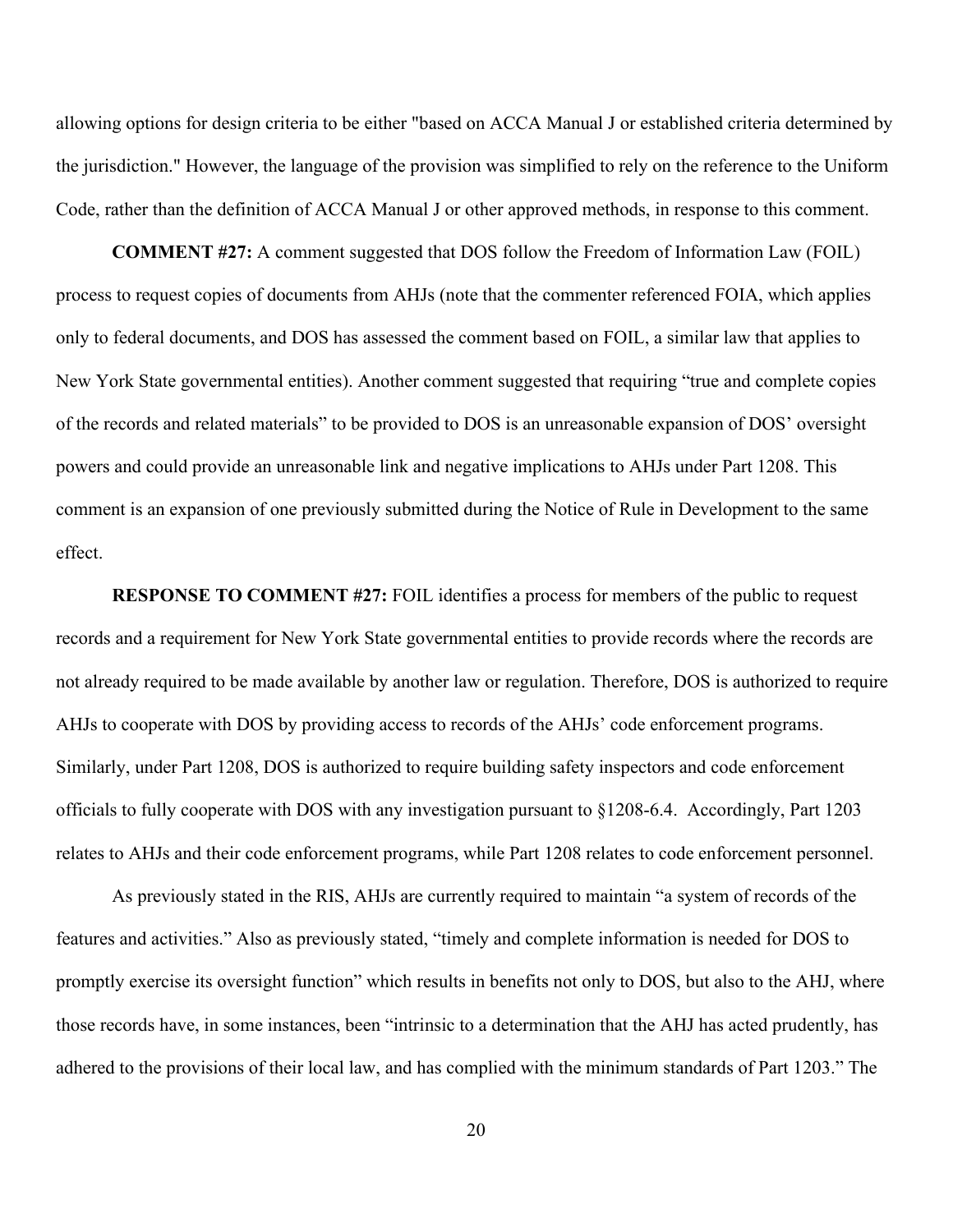modifications proposed by this comment were rejected for the same reasons noted in the RIS, being that "it does not afford DOS the information necessary to exercise its duty in accordance with the Executive Law and the corresponding regulations. The lack of DOS access to true and complete records could also be detrimental to the AHJ in that if it cannot be proven to DOS, through copies of true and complete records, that the AHJ has met the requirements of the regulations or laws, then the presumption is that the AHJ has not met the requirements."

However, a modification was made to the rule to indicate that the requested documents may be submitted "within a reasonable timeframe" before an inference is made that the requirements of this rule have not been met and adding that "No such inference shall be based on the failure to provide copies of records if such records were, prior to a request for copies, disposed of pursuant to the applicable records retention and disposition schedules established by the authority having jurisdiction or pursuant to the Arts and Cultural Affairs Law."

## Description of Changes Made to the Rule

The rule repeals Part 1203 of NYCRR Title 19 and adds a new Part 1203 in its place. Editorial clarifications were made to the proposed rule in response to some of the comments received either requesting clarification or indicating that some provisions had been misunderstood. Other editorial modifications were made to correct typographical errors or for formatting purposes. The rule now being adopted makes the following non-substantive changes to the rule as proposed in the Notice of Proposed Rule Making:

- 1. §1203.1 (b): The definitions for "ACCA Manual J," "Building systems," "Energy Storage System," and "Hazardous materials" have been deleted.
- 2. §1203.1 (b): A reference to "Subchapter B of Chapter XXXIII of this Title" was added to the definition of "Energy Code" and a reference to "Subchapter A of Chapter XXXIII of this Title" was added to the definition of "Uniform Code."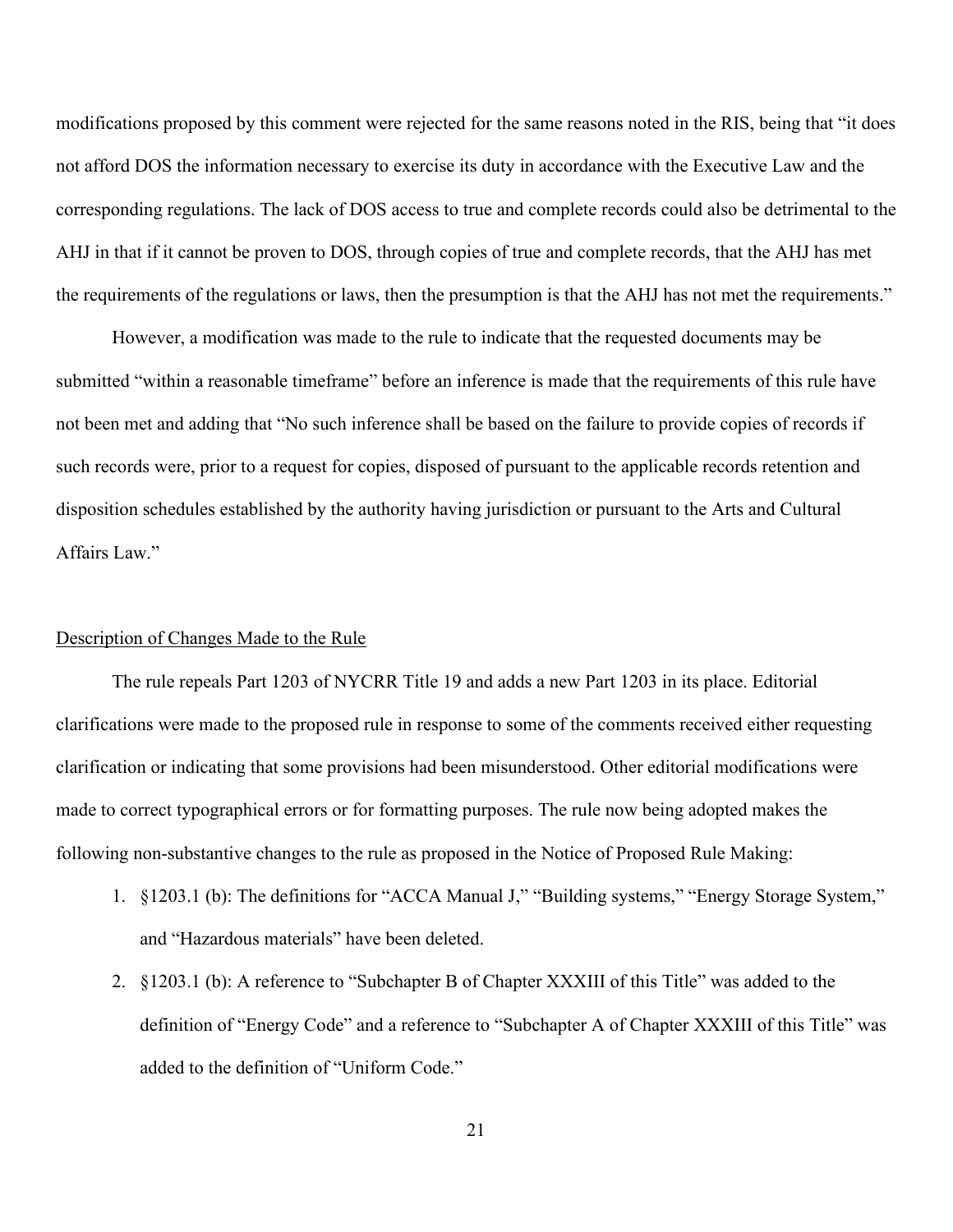- 3. §1203.1 (b): The definitions were renumbered to account for the removal of the definitions mentioned in item 1 above.
- 4. §1203.2 (a): The phrase "establish a code enforcement program to," was added to the first sentence and the second sentence was reworded to "Such code enforcement program shall include the features and provisions described in section 1203.3 of this Part."
- 5. §1203.2 (b): In the second sentence the wording "subdivision (j) of section 1203.3" was replaced with "section 1203.3 (j)."
- 6. §1203.2 (d): In the first sentence the term "the public" was replaced with "all people of the State" and in the last sentence the phrase "further the purposes of protecting the health, safety, and security of the people of the State and assuring a continuing supply of energy for future generations." was replaced with "further the purposes of Article 11 of the Energy Law, as applicable."
- 7. §1203.2 (e): The language "Contracted services." was replaced with "An authority having jurisdiction may contract directly with an individual or business entity to perform "building safety inspector enforcement activities" or "code enforcement official enforcement activities" (as those terms are defined in Part 1208 of this Title) on behalf of the authority having jurisdiction, subject to the following conditions:"
- 8. §1203.2 (e)(1) and §1203.2 (e)(2): The language "contracts directly with" replaced "relies upon the contracted-for services of," and the language "(as that term is defined in Part 1208 of this Title)"was removed in the first sentence of each paragraph.
- 9. §1203.2 (e)(4): This section was added with the following language "Special inspections (as defined in the Uniform Code), including but not limited to, electrical inspections, elevator inspections, welding inspections, and smoke control system inspections are not considered to be building safety inspector enforcement activities or code enforcement official enforcement activities (as defined in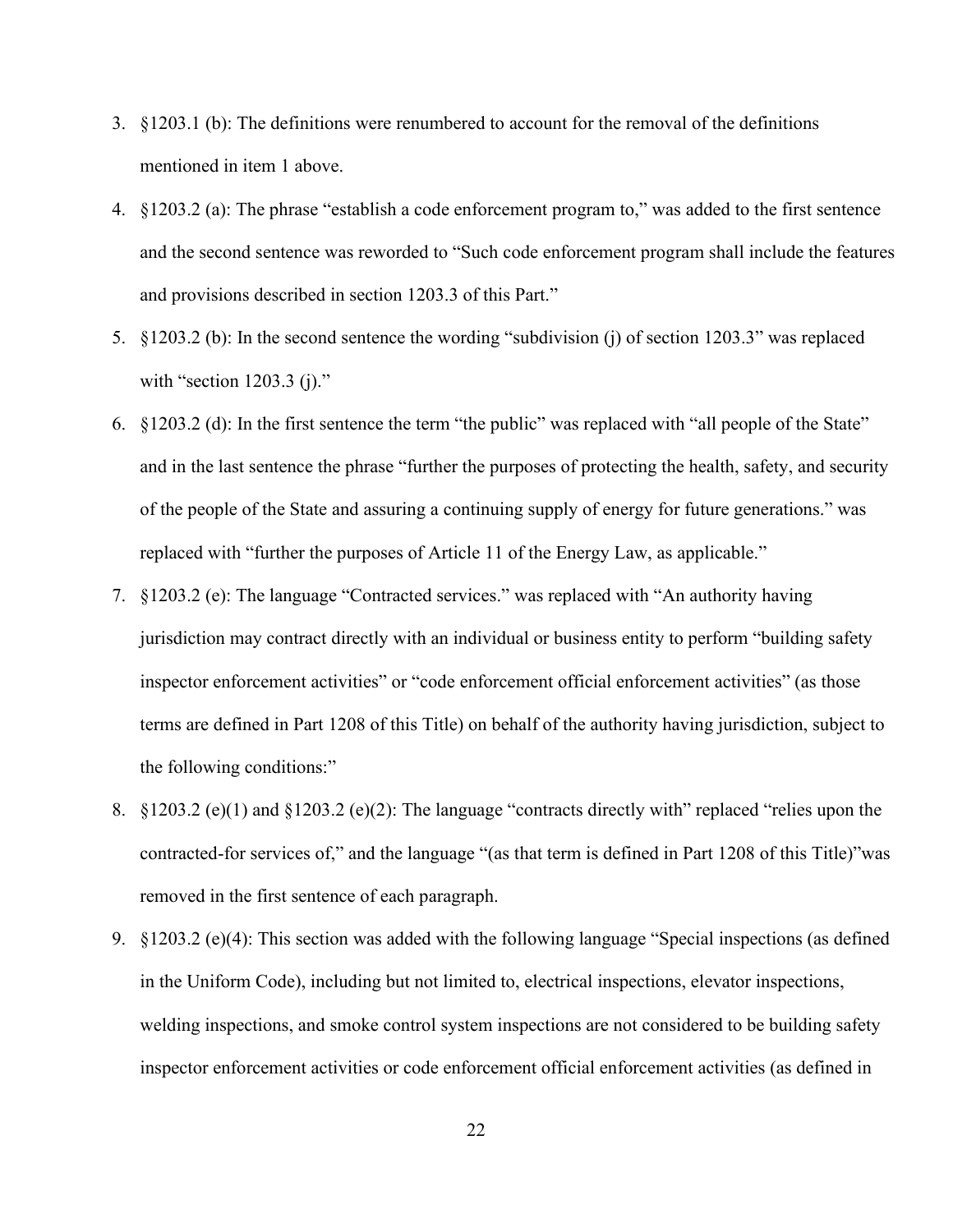Part 1208 of this Title). Accordingly, a special inspector performing a special inspection is not performing a building safety inspector enforcement activity or a code enforcement official enforcement activity and is not required to have qualifications comparable to those of a person who has met the requirements of Part 1208 of this Title. However, an authority having jurisdiction shall not accept or rely upon a special inspection unless the person performing such special inspection

(i) is a qualified person employed or retained by an agency that has been approved by the authority having jurisdiction and

(ii) has been approved by the authority having jurisdiction as having the competence necessary to inspect a particular type of construction requiring such special inspection."

10. §1203.3: The following changes were made:

- a. The language "and provisions" was added to the first sentence.
- b. The reference to "subdivision (a) through (l) of this section" was replaced with "section 1203.3."
- c. In the second sentence the language "government or agency responsible for administration and enforcement" was replaced with "authority having jurisdiction."
- d. In the third sentence the language "government or agency" was replaced with "authority having jurisdiction."
- 11. §1203.3 (a)(1) through (8); §1203.3 (b)(1) through (3); §1203.3 (c); §1203.3 (d)(3); §1203.3 (e);  $\S 1203.3$  (g)(1), (3), (4), (6), and (7); and  $\S 1203.3$  (h)(1): Each paragraph was reworded to begin with the directive language "Each authority having jurisdiction shall include in its code enforcement program provisions requiring…" along with the necessary minor grammatical corrections and additional language specific to each section to accommodate this change.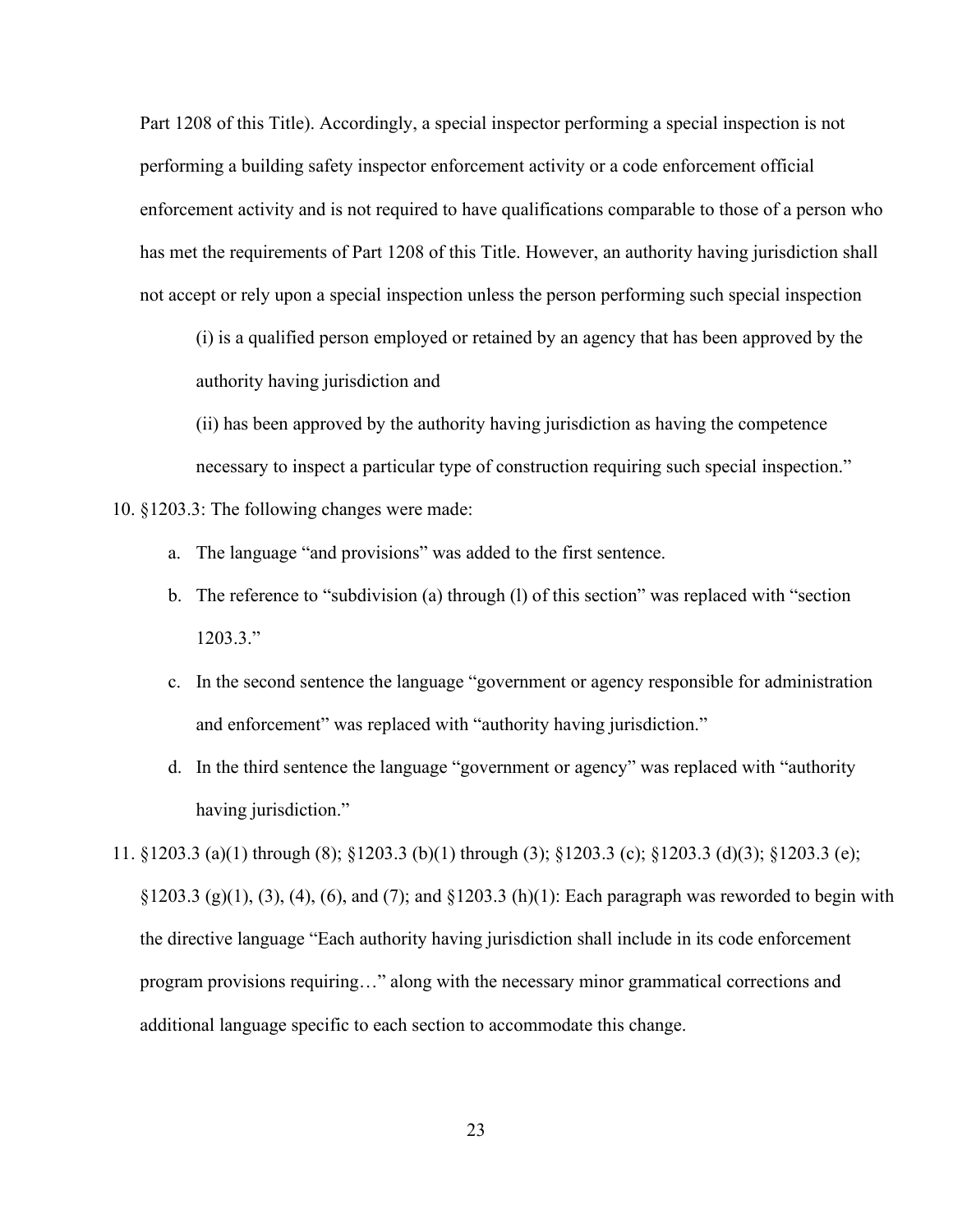- 12. §1203.3 (a)(1): The clause "Where expressly set forth in their code enforcement program," along with "any one or more of" was added to the second sentence. The language "subparagraphs (i) through (ix)" was replaced with "section 1203 (a)(1)(i) through (viii)."
- 13. §1203.3 (a)(1)(ii): The language "construction of temporary motion picture, television, and theater stage sets and scenery" was replaced with the language "construction of temporary sets and scenery associated with motion picture, television, and theater uses."
- 14. §1203.3 (a)(2)(iv): The language "to be" was added.
- 15. §1203.3 (a)(2)(v): The subparagraph was relocated to §1203.3 (a)(3)(vii) and the language was revised to read "a written statement indicating compliance with the Energy Code." Subsequent subparagraphs in both paragraphs were renumbered accordingly.
- 16. §1203.3 (a)(2)(v): The reference "Paragraph (3) of this subdivision" was replaced with "section  $1203.3$  (a)(3)."
- 17. §1203.3 (a)(2)(vi): The explanatory language "such as manufacturer's installation instructions, geotechnical reports, other technical reports, and/or shop drawings" was removed.
- 18. §1203.3 (a)(3)(vi): The term "building systems" was replaced with "structural, electrical, plumbing, mechanical, fire-protection, and other service systems of the building."
- 19. §1203.3 (a)(3)(ix): The language "and practice guidelines" was added to the first sentence.
- 20. §1203.3 (a)(4), §1203.3 (b)(1), and §1203.3 (g)(4): Along with language added as noted in #11, the following language was also added "the authority having jurisdiction, or an individual or entity contracted by the authority having jurisdiction and satisfying the requirements set forth in section 1203.2 (e)(2), to..." along with the necessary minor grammatical corrections and additional language specific to each section to accommodate this change.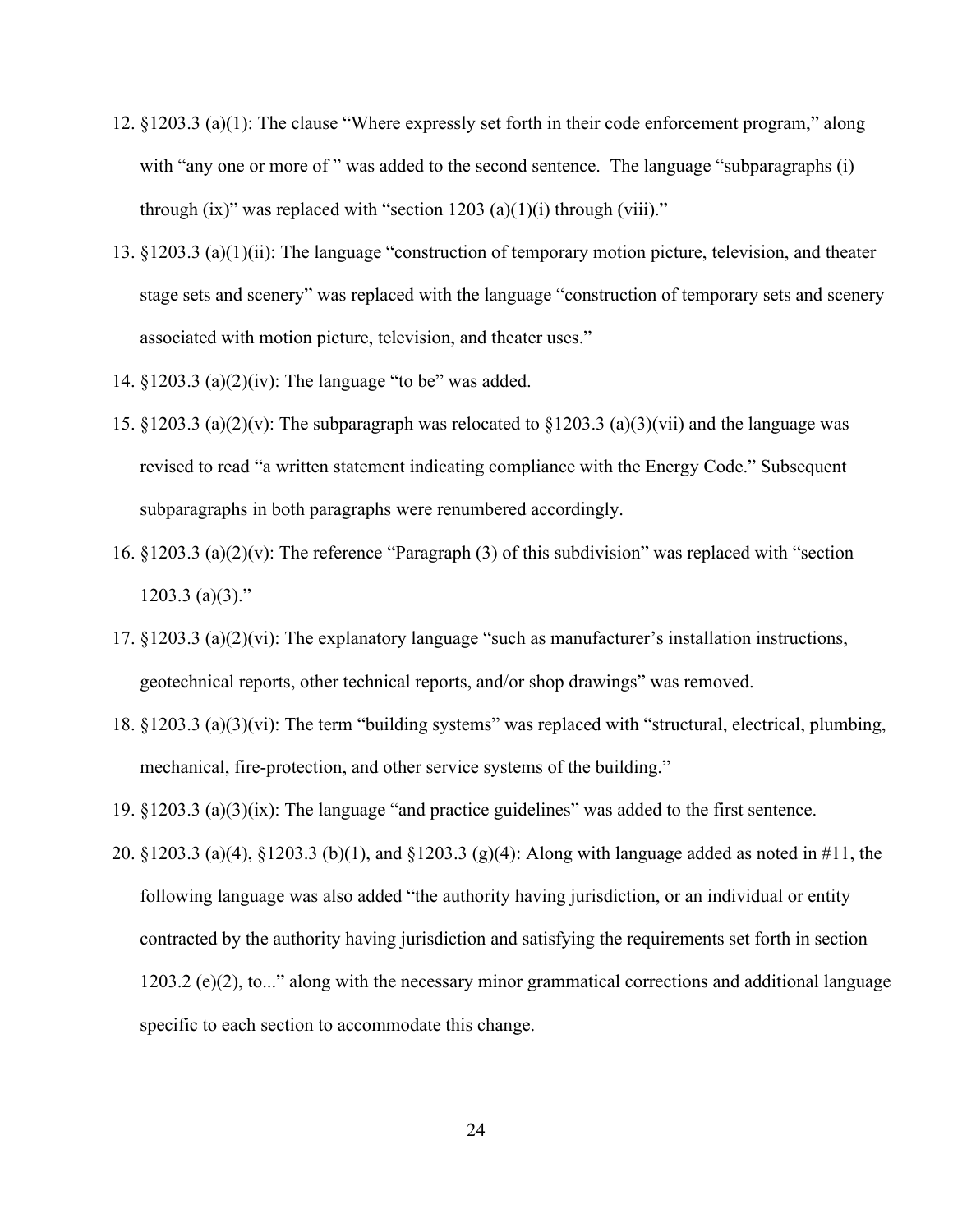- 21. §1203.3 (b)(1)(v): The language "building systems, including underground and rough-in." was replaced with "structural, electrical, plumbing, mechanical, fire-protection, and other similar service systems of the building."
- 22. §1203.3 (b)(1)(ix): The term "Energy Code compliance" was replaced with "inspections required to demonstrate Energy Code compliance, including but not limited to insulation, fenestration, air leakage, system controls, mechanical equipment size, and, where required, minimum fan efficiencies, programmable thermostats, energy recovery, whole-house ventilation, plumbing heat traps, high-performance lighting and controls;"
- 23. §1203.3 (b) $(1)(x)$ : A new subparagraph was added to read: "installation, connection, and assembly of factory manufactured buildings and manufactured homes" and the subsequent subparagraph was renumbered.
- 24. §1203.3 (b)(3): The paragraph was reworded to begin with the directive language " Each authority having jurisdiction shall include in its code enforcement program provisions requiring that after each inspection, the authority having jurisdiction, shall note the premises as satisfactory, or..." and the second sentence was reworded to begin with the directive language "The code enforcement program shall also include provisions requiring…"
- 25. §1203.3 (c), §1203.3 (d)(1), §1203.3 (d)(2), §1203.3 (d)(4), and §1203.3 (d)(5): Each paragraph was reworded to begin with the directive language "Each authority having jurisdiction shall include in its code enforcement program provisions for the authority having jurisdiction to..." along with the necessary minor grammatical corrections and additional language specific to each section to accommodate this change.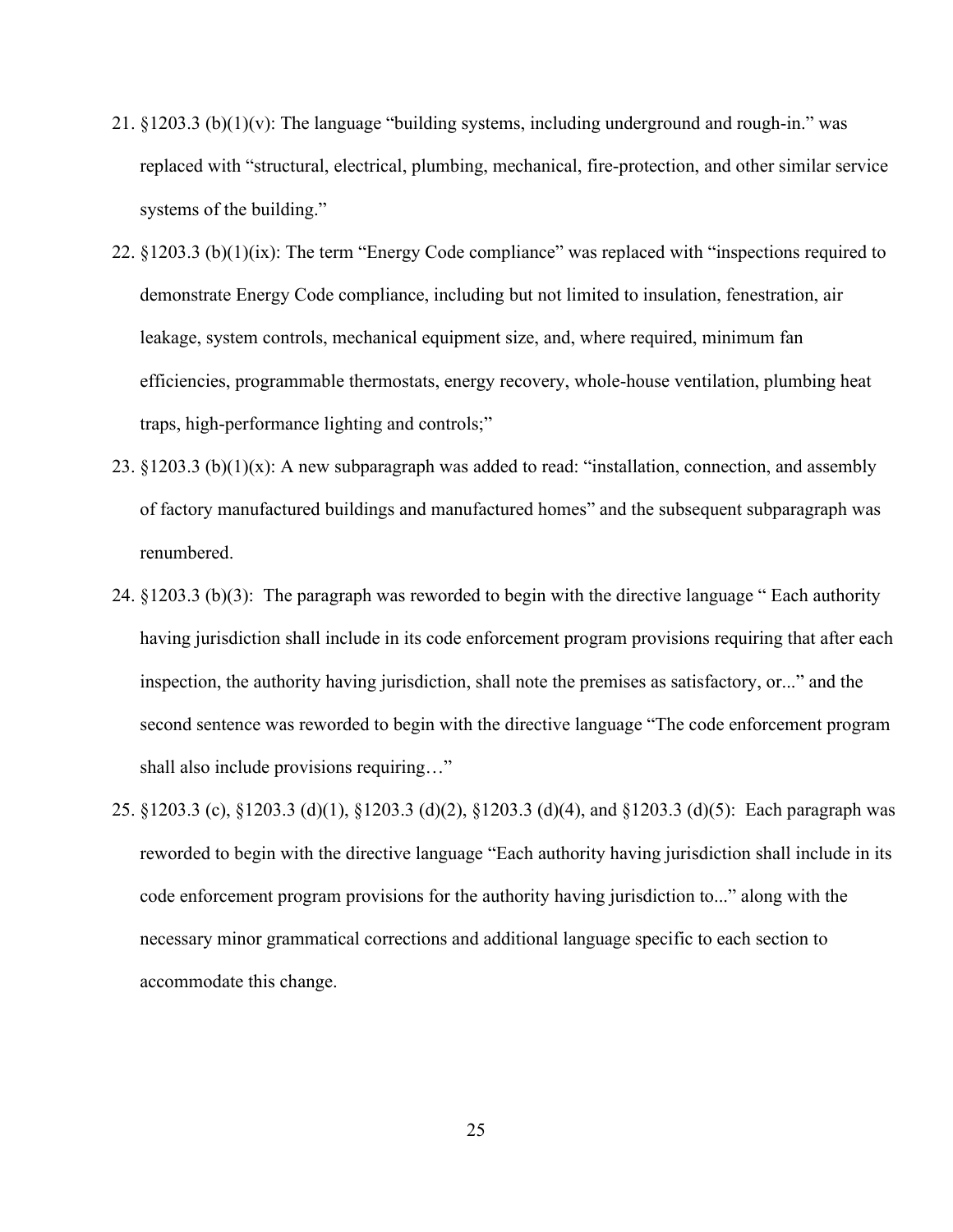- 26. §1203.3 (d)(1): The introduction to the last sentence "Except as provided in paragraph (4) of this subdivision," was replaced with "The code enforcement program shall provide that, except as provided in section 1203.3 (d)(4)."
- 27. §1203.3 (d)(2): The paragraph was reworded to begin with the directive language "Each authority having jurisdiction shall include in its code enforcement program a provision that precludes the authority having jurisdiction from issuing..."
- 28. §1203.3 (d)(2)(ii): The language was revised to read, "where applicable, received and reviewed each written statement of structural observations and/or a final report of special inspections required by any applicable provisions of the Uniform Code and determined that the information in such written statement or report adequately demonstrates compliance with the applicable provision of the Uniform Code;"
- 29. §1203.3 (d)(2)(iii): The language was revised to read, "where applicable, received and reviewed flood hazard certifications required by any applicable provisions of the Uniform Code and determined that the information in such certifications adequately demonstrates compliance with the applicable provision of the Uniform Code;"
- 30. §1203.3 (d)(2)(iv): The language was revised to read, "where applicable, received and reviewed each written statement of the results of tests performed to show compliance with the Energy Code and determined that the information in such statements adequately demonstrates compliance with the applicable provision of the Energy Code; and"
- 31. §1203.3 (d)(2)(v): A new subparagraph was added to read: "where applicable, verify the affixation of the appropriate seals, insignias, and manufacturers' data plates as required for factory manufactured buildings and/or manufactured homes."
- 32. §1203.3 (d)(4): The following changes were made: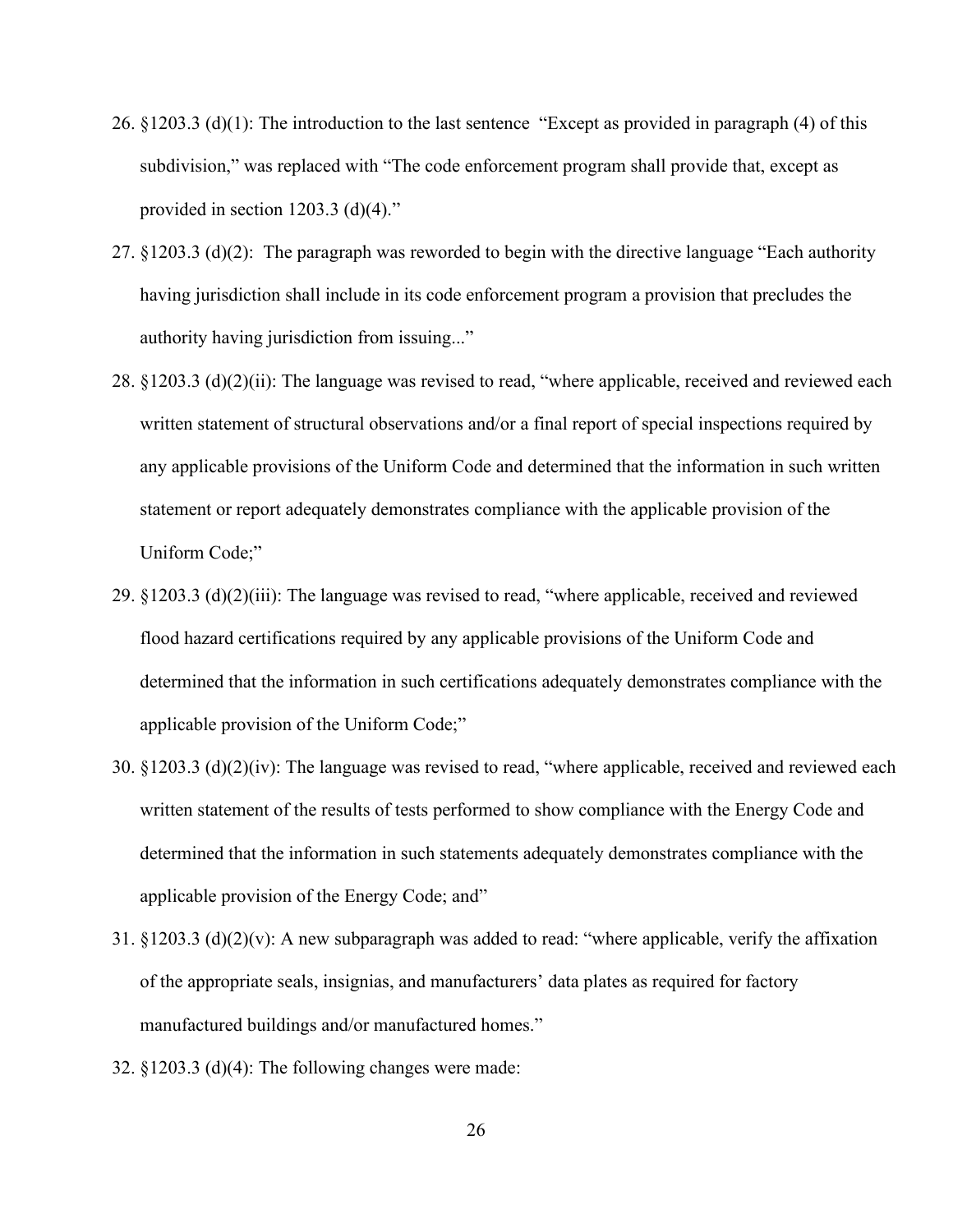- a. The paragraph was divided into an introduction and four subparagraphs.
- b. The original list of three subparagraphs was moved to the fourth subparagraph as clauses and its introduction was revised from "provided that the authority having jurisdiction determines that the following conditions are met" to "an authority having jurisdiction shall not issue a temporary certificate of occupancy until it determines that the following conditions are met."
- c. In the sentence that originally followed the list, the article "the" was replaced with "A."
- d. The term "portion(s)" was replaced with "portion or portions;"
- e. The reference "paragraph (3) of this subdivision" was replaced with "section 1203.3 (d)(3)"
- 33. §1203.3 (f): The title of the subdivision was revised from "Procedures regarding unsafe structures…" to "Unsafe Structures…"
- 34. §1203.3 (f): The paragraph was reworded to begin with the directive language "Each authority having jurisdiction shall include in its code enforcement program procedures for the authority having jurisdiction to identify and address ..."
- 35. §1203.3 (g)(1)(ii): The reference "clauses (*a*) through (*m*) of this subparagraph" was replaced with "section 1203.3 (g)(1)(ii)."
- 36. §1203.3 (g)(1)(ii)(*a*): The term "combustible dusts" was replaced with "combustible dust."
- 37. §1203.3 (g)(1)(ii)(*g*): The term "tire rebuilding plants" was replaced with "tire rebuilding plant."
- 38. §1203.3 (g)(1)(ii)(*l*): The term "or candles" was replaced with "fire, and burning" and the terms "dining areas of restaurants" and "drinking establishments" were removed.
- 39. §1203.3 (g)(1)(vii): A subparagraph was added to read: "parking garages as defined in section 1203.3 (j)" and the subsequent paragraph was renumbered.
- 40. §1203.3 (g)(1)(ix): A subparagraph was added to read "other processes or activities or for operating any type of building, structure, or facility at the discretion of the authority having jurisdiction."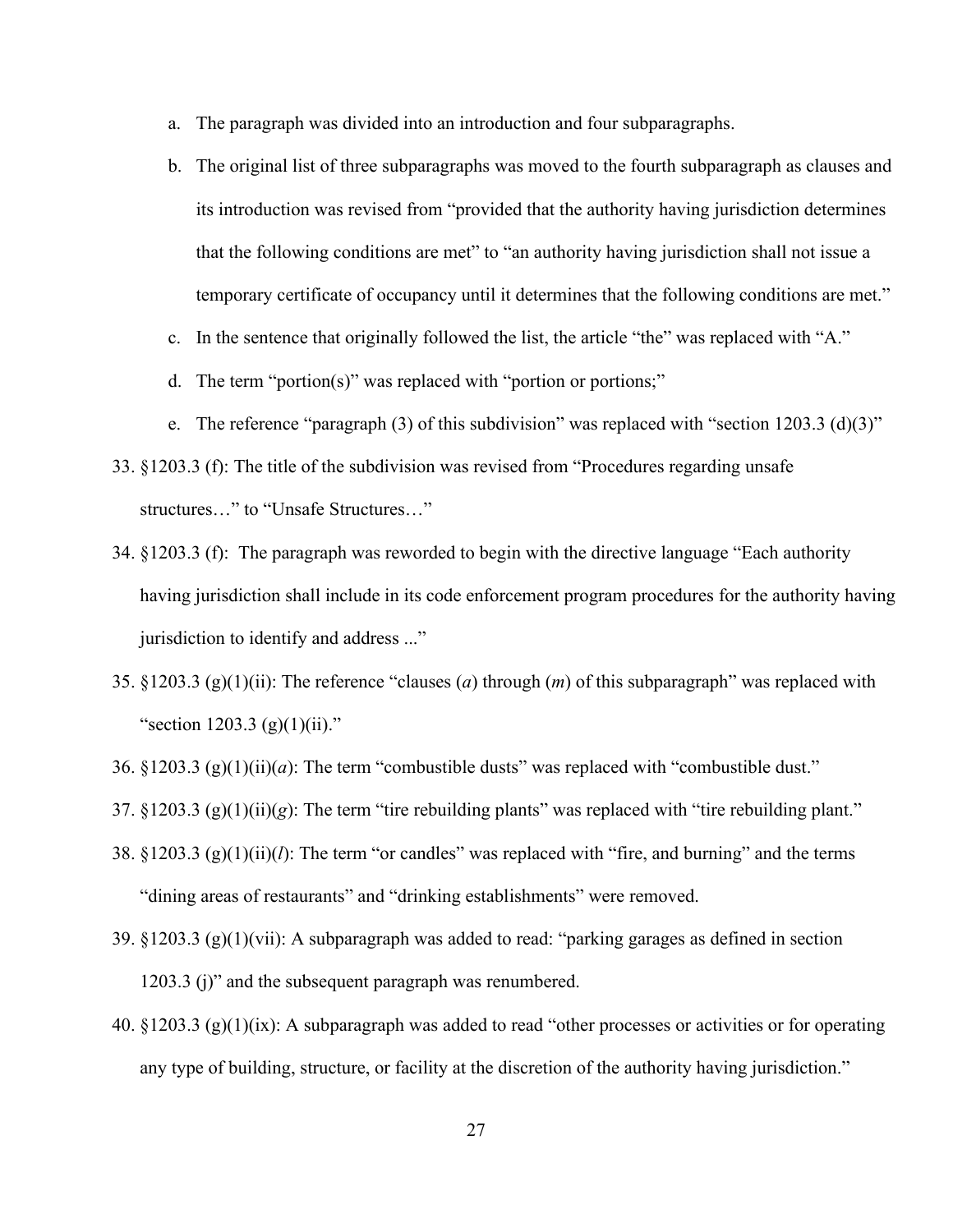- 41. §1203.3 (g)(2) and (5): The introduction to each paragraph was reworded to begin with the directive language "Where specifically identified in their code enforcement program, an authority having jurisdiction may…," along with the necessary minor grammatical corrections to accommodate this change.
- 42. §1203.3 (g)(2): The references "paragraph (1) of this subdivision" and "subdivision (h) of this section were replaced with "section 1203.3  $(g)(1)$ " and "section 1203.3 (h)," respectively. The language "condition assessments are performed in compliance with section 1203.3 (j), as applicable" was added.
- 43. §1203.3 (g)(3): The references "paragraph (1) of this subdivision" and "paragraph (2) of this subdivision, shall be required" were replaced with "section 1203.3 (g)(1)" and "section 1203.3 (g)(2) … such activity or operation" respectively. Furthermore, the introduction to the second to last sentence was modified to be preceded by "The code enforcement program shall also include provisions requiring…" and "shall" was replaced by "to."
- 44. §1203.3 (g)(4): The term "Codes" was replaced with "Uniform Code and the code enforcement program." The last sentence of the paragraph was revised from "after inspection, the premises shall be noted as satisfactory, or the operating permit holder shall be notified as to the manner in which the premises fail to comply the Uniform Code, including a citation to the specific code provision or provisions that have not been met" to "After inspection, the premises shall be noted as satisfactory and the operating permit shall be issued, or the operating permit holder shall be notified as to the manner in which the premises fail to comply with either or both of the Uniform Code and the code enforcement program, including a citation to the specific provision or provisions that have not been met."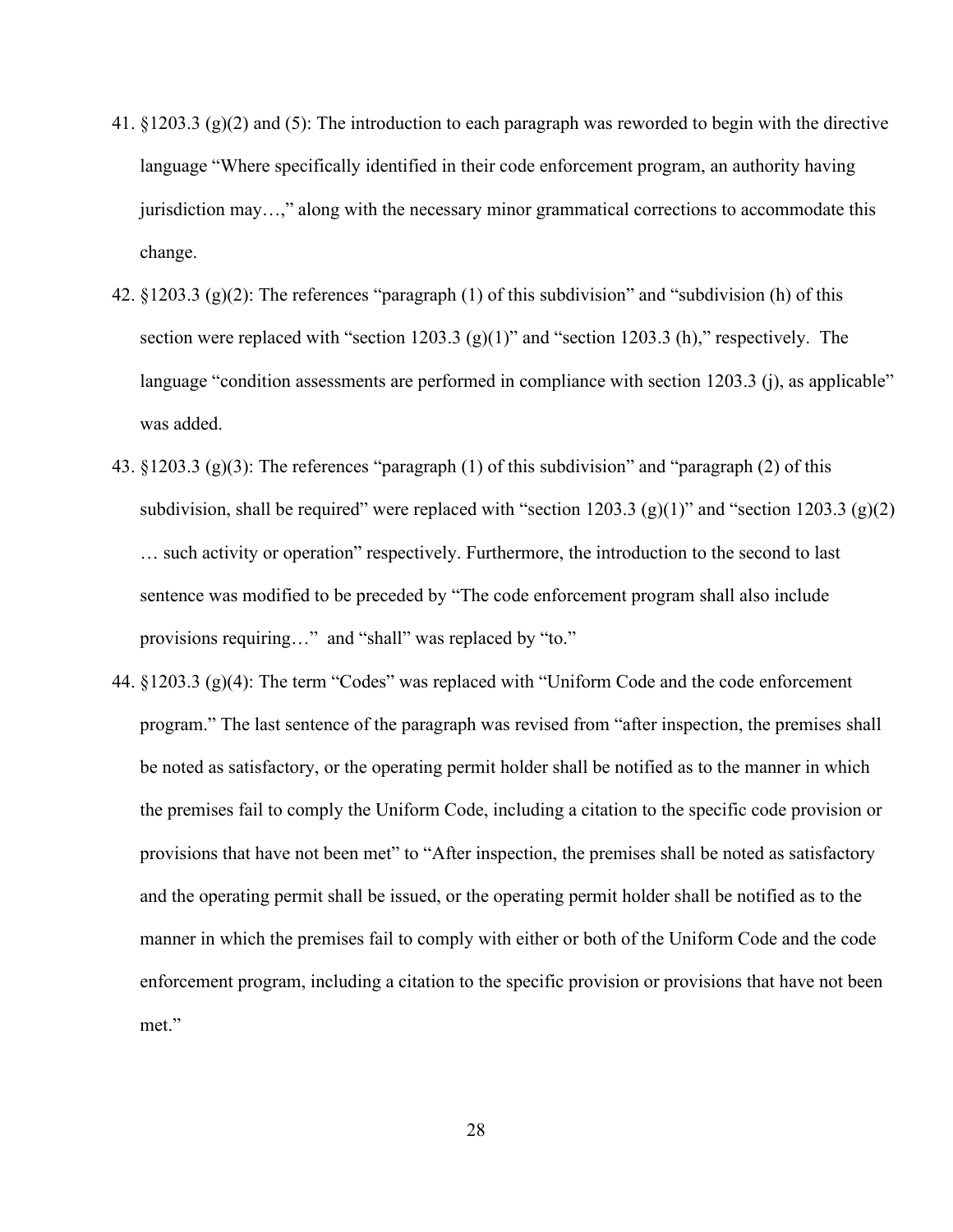- 45. §1203.3 (g)(6)(iii): A new subparagraph was added to read: "three years for the activities, structures, and operations determined per section 1203.3 (g)(1)" and the subsequent subparagraph was renumbered.
- 46.  $\frac{1203.3}{(g)(6)(iv)}$ : The reference "paragraph (1) of this subdivision" was replaced with "section"  $1203.3$  (g)(1)."
- 47.  $\S 1203.3$  (g)(7) and  $\S 1203.3$  (h)(1): Along with language added as noted in #11 the following language was also added "the authority having jurisdiction, or an individual or entity contracted by the authority having jurisdiction and satisfying the requirements set forth in section 1203.2 (e)(1) or 1203.2 (e)(2), to..." along with the necessary minor grammatical corrections and additional language specific to each section to accommodate this change.
- 48. §1203.3 (h)(1)(ii): The following language, "provided that a local government may rely upon inspections performed by the Office of Fire Prevention and Control or other authorized entity pursuant to sections 807-a and 807-b of the Education Law and/or section 156-e of the Executive Law," in the last sentence was removed.
- 49. §1203.3 (h)(1)(iii): The term "three years for all other buildings" was replaced with "three years for multiple dwellings and all nonresidential occupancies."
- 50. §1203.3 (h)(2): The paragraph was reworded to begin with the directive language "Each authority having jurisdiction shall include in its code enforcement program provisions requiring that after each inspection, the authority having jurisdiction shall note the premises as satisfactory, or the owner and operator shall be notified as to the manner in which the premises fails to comply with the Uniform Code, including a citation to the specific Uniform Code provision or provisions that have not been met."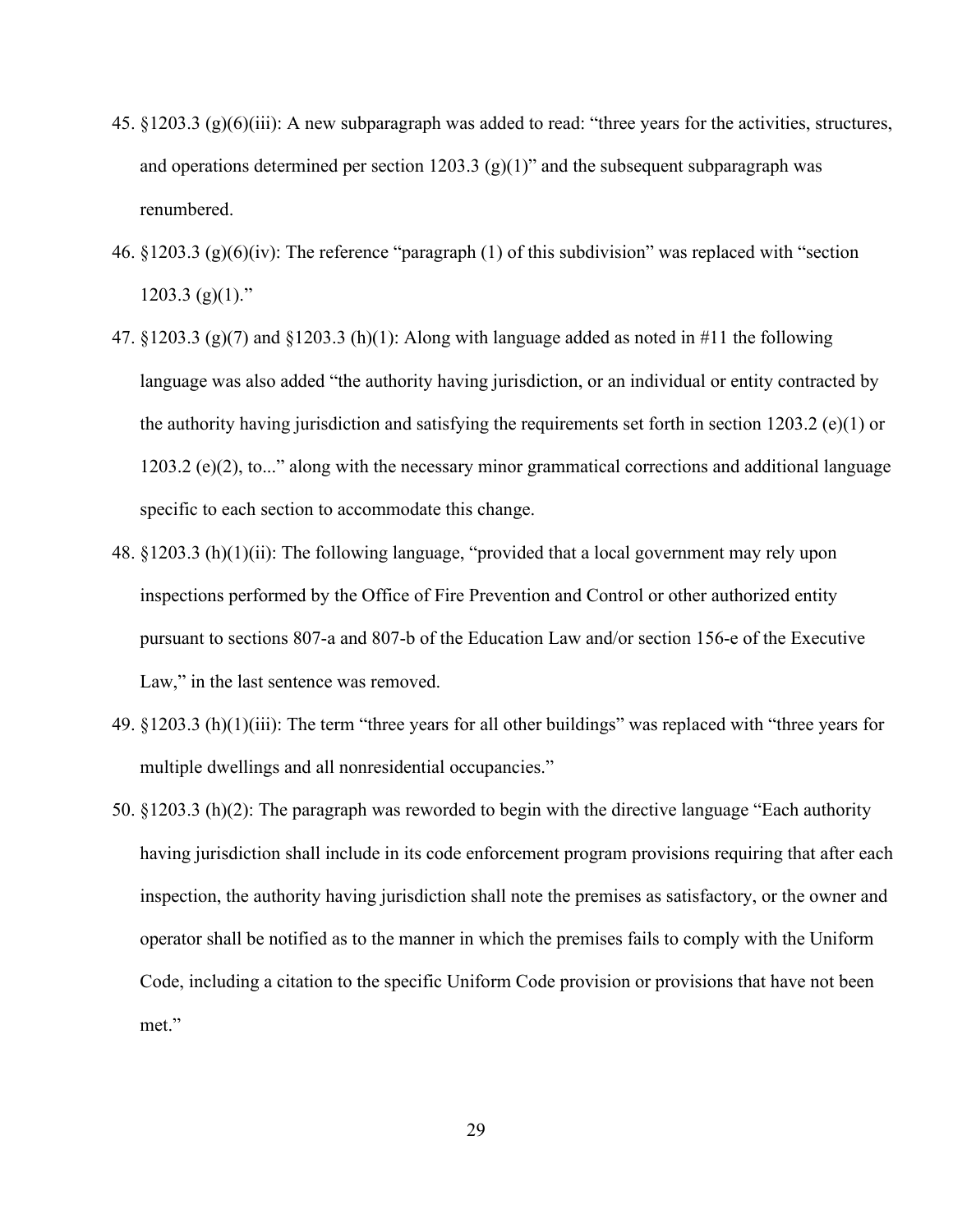51. §1203.3 (h)(4): An additional paragraph was added with the following language, "In the case of a building referred to in section  $1203.3$  (h)(1)(ii), an authority having jurisdiction may accept an inspection performed by the Office of Fire Prevention and Control or other authorized entity pursuant to sections 807-a and 807-b of the Education Law and/or section 156-e of the Executive Law, in lieu of an inspection performed by the authority having jurisdiction or an individual or entity contracted by the authority having jurisdiction, provided that

(i) the authority having jurisdiction satisfies itself that the individual performing such inspection satisfies the requirements set forth in section  $1203.2$  (e)(1) or  $1203.2$  (e)(2);

(ii) the authority having jurisdiction satisfies itself that such inspection covers all elements required to be covered by a fire safety and property maintenance inspection;

(iii) such inspections are performed no less frequently than once a year;

(iv) a true and complete copy of the report of each such inspection is provided to the authority having jurisdiction; and

(v) upon receipt of each such report, the authority having jurisdiction takes the appropriate action prescribed by paragraph (2) of this subdivision or verifies the authorized entity performing the inspection has taken the appropriate action consistent with paragraph (2) of this subdivision."

52.  $\S 1203.3$  (j)(2): The reference "subdivision (j)" was replaced with "section 1203.3 (j)."

- 53. §1203.3 (j)(3): The reference to "paragraph (4) of this subdivision" was replaced with "section 1203.3 (j)(4)" and references to paragraphs (5), (6), and (7) were similarly replaced.
- 54. §1203.3 (j)(6)(i) and (ii): The references to "paragraph (5) of this subdivision" were replaced with "section  $1203.3$  (j)(5)" in both instances.
- 55. §1203.3 (j)(8): The reference to "subparagraphs (7)(ii) and (7)(iii) of this subdivision" was replaced with "section 1203.3 (j)(7)(ii) and section 1203.3 (j)(7)(iii)."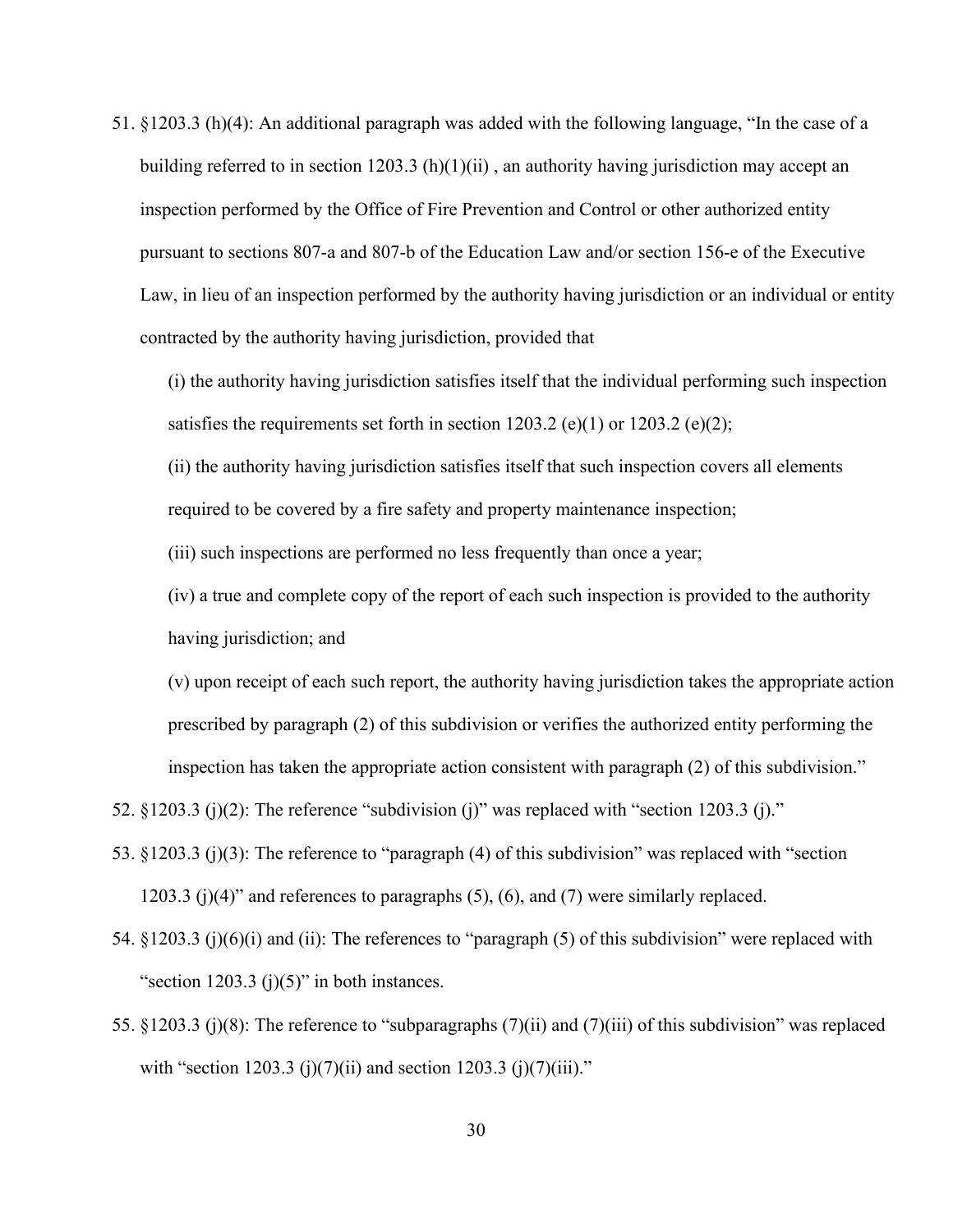- 56. §1203.3 (j)(10)(i): The reference to "subdivision (b) of this section" was replaced with "section  $1203.3(b)$ ."
- 57. §1203.3 (j)(10)(ii): The reference to "subdivision (h) of this section" was replaced with "section  $1203.3(h)$ ."
- 58. §1203.3 (k)(2): The second sentence which read "the design criteria shall be based on ACCA Manual J or established criteria determined by the jurisdiction" was deleted.
- 59. §1203.3 (l): The reference "subdivisions (a) through (k) of this section" was replaced with "section 1203.3 (a) through section 1203.3 (k)."
- 60. §1203.4 (b): In the second to last sentence the phrase "within a reasonable timeframe" was added. Additionally, the following sentence was added, "No such inference shall be based on the failure to provide copies of records if such records were, prior to a request for copies, disposed of pursuant to the applicable records retention and disposition schedules established by the authority having jurisdiction or pursuant to the Arts and Cultural Affairs Law."
- 61.  $\S1203.5(g)(3)$ : The subdivision was amended to reference the new penalties set forth in Executive Law §382(2), (Chapter 571 of the Laws of 2021, effective March 3, 2022), to add at the end of subdivision (3): "for the first 180 days, and for the following 180 days shall be punishable by a fine of no less than \$25 and not more than \$1,000 per day of violation or imprisonment not exceeding on year, or both and thereafter shall be punishable by a fine of no less than \$50 and not more than \$1,000 per day of violation or imprisonment not exceeding one year, or both."
- 62.  $\S1203.5(g)(4)$ : The subdivision was amended to reference the new enforcement options set forth in Executive Law §382(3), (Chapter 507 of the Laws of 2021, effective October 25, 2021), to provide the option to commence and prosecute an appropriate action or proceeding pursuant to subdivision 3 of section 382 of the Executive Law which seeks, in a case where the construction or use of a